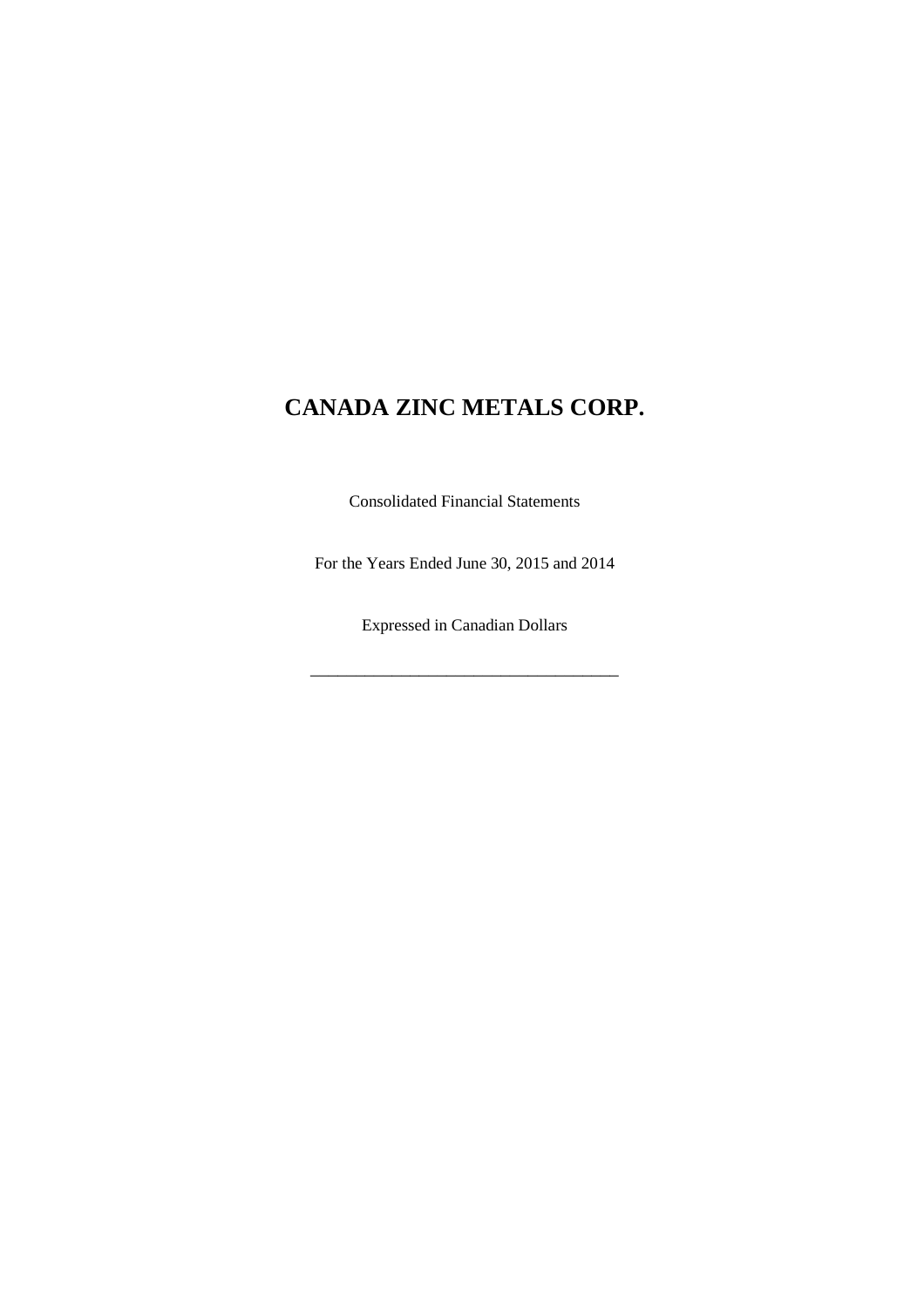| Index                                                        | Page     |
|--------------------------------------------------------------|----------|
|                                                              |          |
|                                                              |          |
|                                                              |          |
|                                                              |          |
|                                                              |          |
|                                                              |          |
| Auditors' Report                                             | $3-4$    |
| <b>Consolidated Financial Statements</b>                     |          |
| <b>Consolidated Statements of Financial Position</b>         | 5        |
| Consolidated Statement of Changes in Equity                  | 6        |
| Consolidated Statements of Operations and Comprehensive Loss |          |
| <b>Consolidated Statements of Cash Flows</b>                 | 8        |
| Notes to Consolidated Financial Statements                   | $9 - 35$ |

 $\mathbf{r}$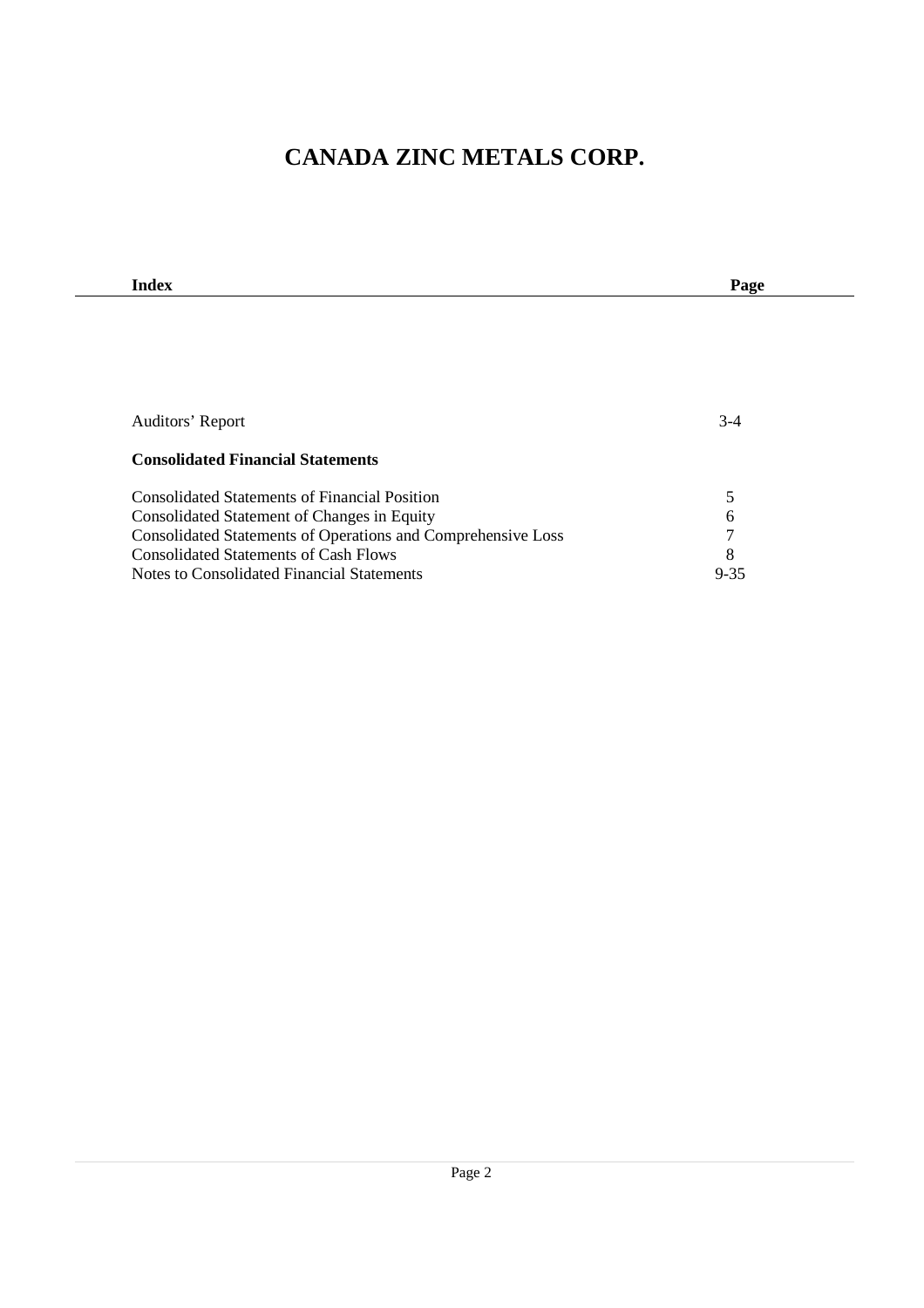#### **INDEPENDENT AUDITORS' REPORT**

To the Shareholders of Canada Zinc Metals Corp.

We have audited the accompanying consolidated financial statements of Canada Zinc Metals Corp., which comprise the consolidated statements of financial position as at June 30, 2015 and 2014, and the consolidated statements of operations and comprehensive loss, changes in equity and cash flows for the years then ended, and a summary of significant accounting policies and other explanatory information.

#### *Management's Responsibility for the consolidated Financial Statements*

Management is responsible for the preparation and fair presentation of these consolidated financial statements in accordance with International Financial Reporting Standards, and for such internal control as management determines is necessary to enable the preparation of consolidated financial statements that are free from material misstatement, whether due to fraud or error.

#### *Auditors' Responsibility*

Our responsibility is to express an opinion on these consolidated financial statements based on our audits. We conducted our audits in accordance with Canadian generally accepted auditing standards. Those standards require that we comply with ethical requirements and plan and perform the audit to obtain reasonable assurance about whether the consolidated financial statements are free from material misstatement.

An audit involves performing procedures to obtain audit evidence about the amounts and disclosures in the consolidated financial statements. The procedures selected depend on the auditors' judgment, including the assessment of the risks of material misstatement of the consolidated financial statements, whether due to fraud or error. In making those risk assessments, the auditor considers internal control relevant to the entity's preparation and fair presentation of the consolidated financial statements in order to design audit procedures that are appropriate in the circumstances, but not for the purpose of expressing an opinion on the effectiveness of the entity's internal control. An audit also includes evaluating the appropriateness of accounting policies used and the reasonableness of accounting estimates made by management, as well as evaluating the overall presentation of the consolidated financial statements.

We believe that the audit evidence we have obtained in our audits is sufficient and appropriate to provide a basis for our audit opinion.



1200 - 609 Granville Street, P.O. Box 10372, Pacific Centre, Vancouver, B.C., Canada V7Y 1G6 Telephone (604) 687-0947 Fax (604) 687-6172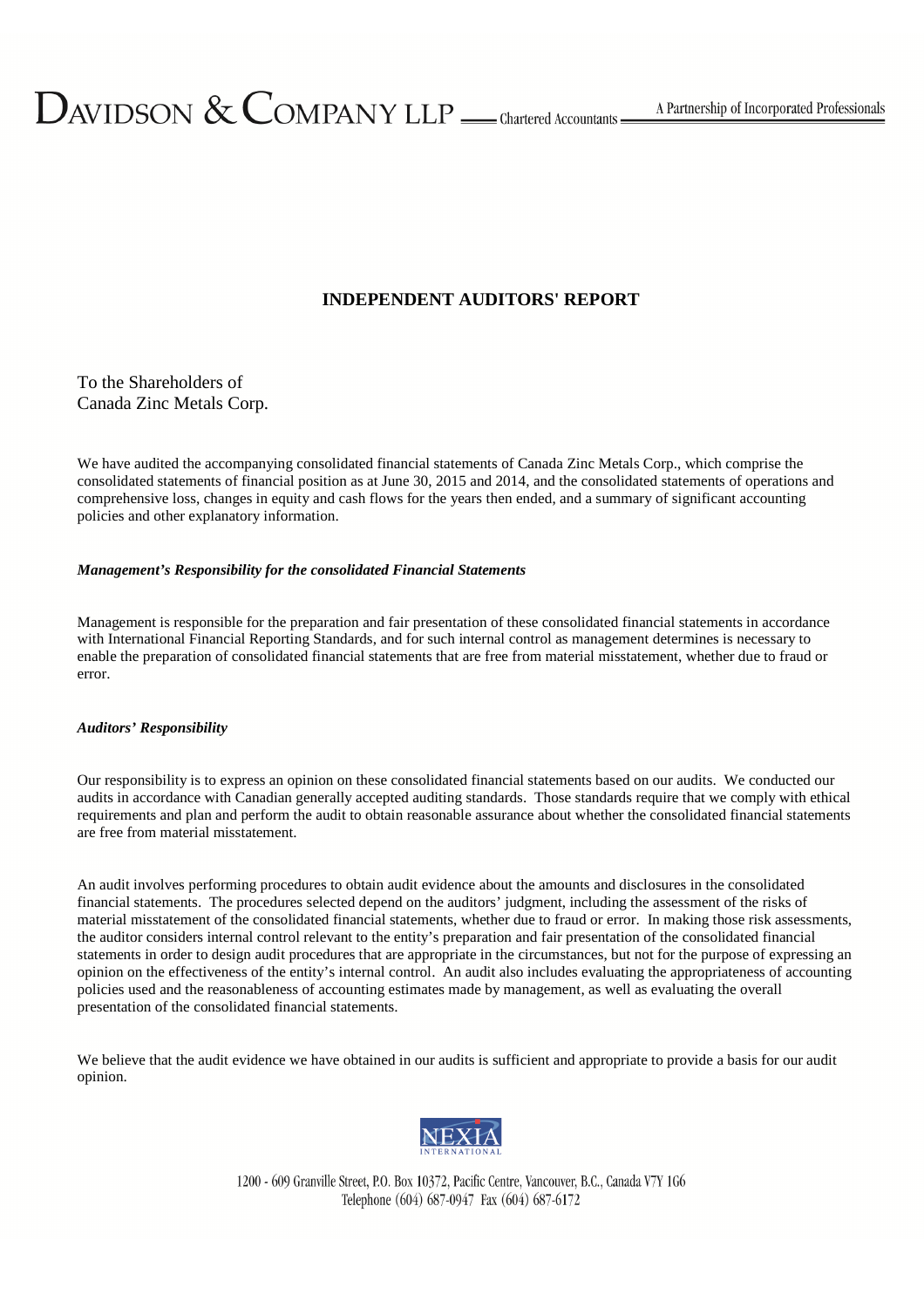#### *Opinion*

In our opinion, these consolidated financial statements present fairly, in all material respects, the financial position of Canada Zinc Metals Corp. as at June 30, 2015 and 2014 and its financial performance and its cash flows for the years then ended in accordance with International Financial Reporting Standards.

## **"DAVIDSON & COMPANY LLP"**

Vancouver, Canada Chartered Professional Accountants

October 22, 2015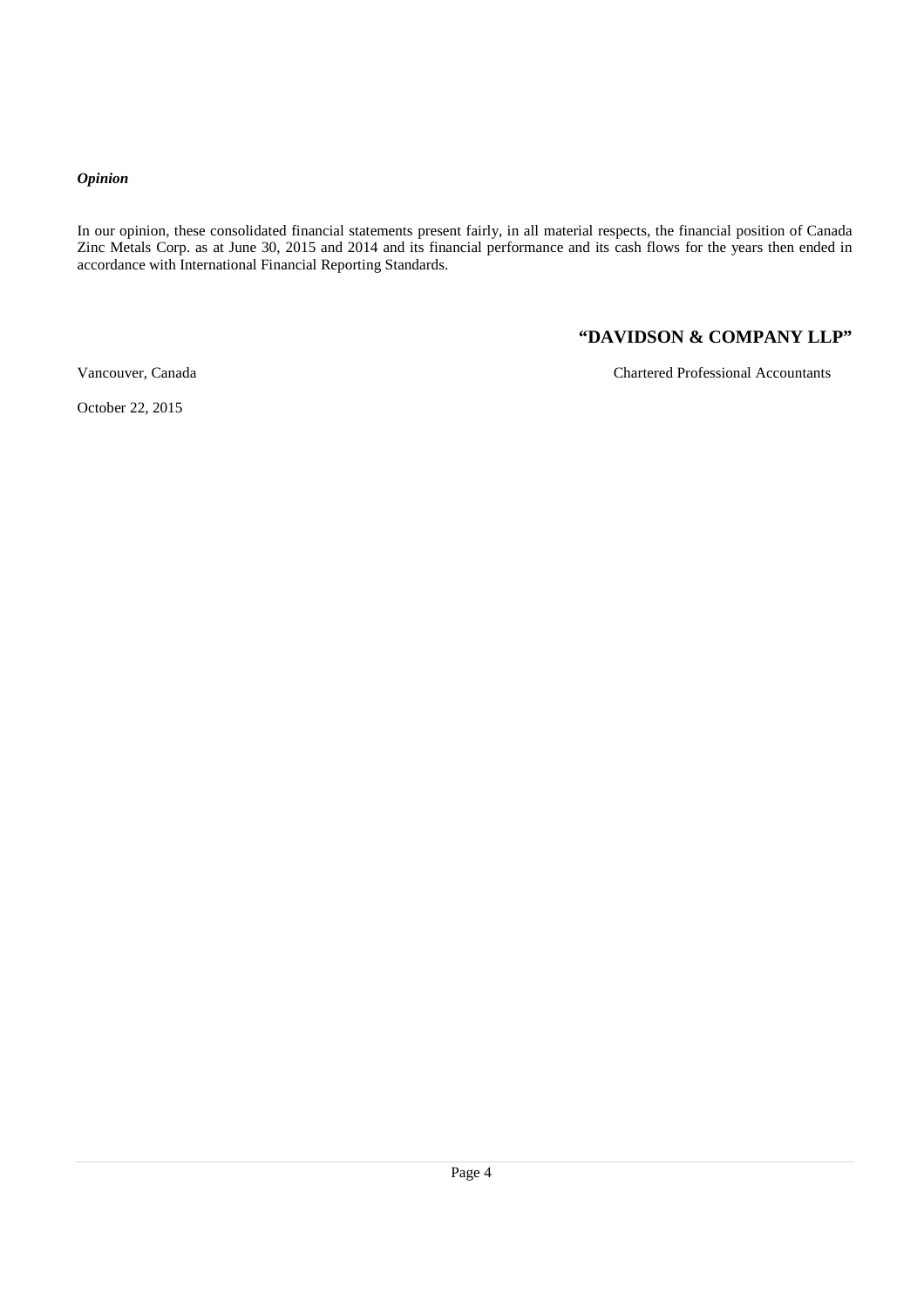Consolidated Statements of Financial Position As at June 30, 2015 and 2014 (Expressed in Canadian Dollars)

|                                        | <b>Notes</b> | 2015             | 2014             |
|----------------------------------------|--------------|------------------|------------------|
| <b>Assets</b>                          |              |                  |                  |
| Current assets                         |              |                  |                  |
| Cash                                   |              | \$<br>9,068,599  | \$<br>10,558,472 |
| Receivables                            | 3            | 65,283           | 111,761          |
| METC recoverable                       | 10           |                  | 296,846          |
| Prepaid expenses                       |              | 44,280           | 33,187           |
| Marketable securities                  | 4            | 48,245           | 255,796          |
| Investment                             | 5            | 1,016,968        |                  |
|                                        |              | 10,243,375       | 11,256,062       |
| Other assets                           | 6            | 332,500          | 332,500          |
| Equipment and leasehold improvements   | 9            | 496,779          | 345,655          |
| Refundable deposit                     |              | 98,429           | 121,858          |
| Investment                             | 5            |                  | 1,001,088        |
| Exploration and evaluation assets      | 10           | 68,240,754       | 66,482,435       |
|                                        |              | \$<br>79,411,837 | \$<br>79,539,598 |
| <b>Liabilities and Equity</b>          |              |                  |                  |
| <b>Current liabilities</b>             |              |                  |                  |
| Trade payables and accrued liabilities | 7            | \$<br>621,448    | \$<br>745,191    |
| Flow-through premium liability         | 8            | 136,725          | 163,498          |
|                                        |              | 758,173          | 908,689          |
| Deferred income tax liability          | 12           | 1,877,000        | 2,120,000        |
| <b>Equity</b>                          |              |                  |                  |
| Capital stock                          | 11           | 97,088,570       | 95,367,267       |
| Reserves                               | 11           | 13,004,220       | 12,289,609       |
| Deficit                                |              | (31, 661, 766)   | (29, 741, 306)   |
| Accumulated other comprehensive loss   |              | (1,654,360)      | (1,404,661)      |
|                                        |              | 76,776,664       | 76,510,909       |
|                                        |              | \$<br>79,411,837 | \$<br>79,539,598 |

## **Nature and continuance of operations** (Note 1)

**Subsequent events** (Note 18)

The accompanying notes form an integral part of these consolidated financial statements. Approved on behalf of the Board of Directors:

| <i>"Peevush Varshnev"</i> | "John Thomas" |
|---------------------------|---------------|
| Director                  | Director      |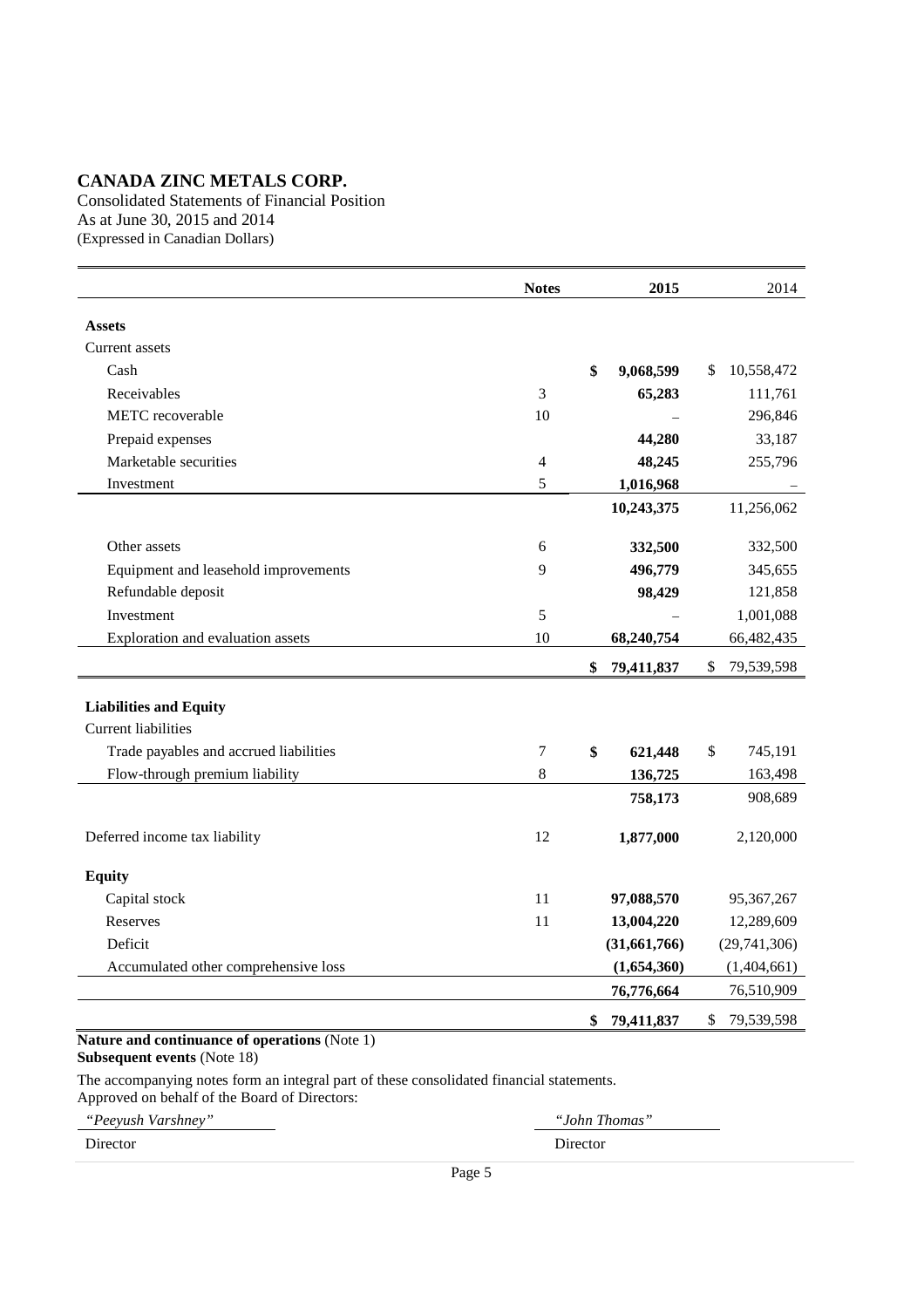Consolidated Statement of Changes in Equity (Expressed in Canadian Dollars)

|                                    |                |                            |                              | Capital Stock           |                           |    |                          |                     |                                               |                     |
|------------------------------------|----------------|----------------------------|------------------------------|-------------------------|---------------------------|----|--------------------------|---------------------|-----------------------------------------------|---------------------|
|                                    | <b>Note</b>    | Number of<br>common shares | Number of<br>treasury shares | Common shares<br>Amount | Treasury shares<br>Amount |    | Reserves<br>(Note 11)    | Deficit             | Accumulated<br>other<br>comprehensive<br>loss | <b>Total Equity</b> |
| <b>Balance, June 30, 2013</b>      |                | 142,299,138                | $\overline{\phantom{0}}$     | 92,555,610              | \$<br>L,                  | \$ | 11,931,251               | $$ (27,418,595)$ \$ | (598, 864)                                    | 76,469,402<br>\$    |
| Private placements                 | 11             | 1,450,000                  |                              | 388,750                 |                           |    | 211,250                  |                     |                                               | 600,000             |
| Flow-through private placements    | 11             | 3,852,230                  |                              | 1,845,327               |                           |    |                          |                     |                                               | 1,845,327           |
| Flow-through premium liability     | 8              |                            | $\overline{\phantom{0}}$     | (257, 228)              |                           |    | $\overline{\phantom{0}}$ |                     |                                               | (257, 228)          |
| Share issuance costs               | 11             |                            |                              | (94, 540)               |                           |    |                          |                     |                                               | (94, 540)           |
| Exercise of options                | 11             | 1,355,000                  | $\overline{\phantom{0}}$     | 967,000                 | $\overline{\phantom{0}}$  |    | (566, 950)               |                     |                                               | 400,050             |
| Treasury shares repurchased        | 11             | $\overline{\phantom{0}}$   | (114,500)                    |                         | (37, 652)                 |    |                          |                     |                                               | (37,652)            |
| Share-based compensation           | 11             |                            |                              |                         | $\overline{\phantom{0}}$  |    | 714.058                  |                     | $\overline{\phantom{0}}$                      | 714,058             |
| Change in fair value of securities | 4              |                            |                              |                         |                           |    |                          |                     | (805,797)                                     | (805,797)           |
| Net loss for the year              |                |                            |                              |                         | $\overline{\phantom{0}}$  |    | $\qquad \qquad -$        | (2,322,711)         | $\qquad \qquad -$                             | (2,322,711)         |
| Balance, June 30, 2014             |                | 148,956,368                | (114,500)                    | 95,404,919              | (37, 652)                 |    | 12,289,609               | (29,741,306)        | (1,404,661)                                   | 76,510,909          |
| Private placement                  | 11             | 580,750                    |                              | 290,375                 | $\overline{\phantom{0}}$  |    | -                        |                     |                                               | 290,375             |
| Flow-through private placements    | 11             | 2,943,310                  |                              | 1,618,821               |                           |    |                          |                     |                                               | 1,618,821           |
| Flow-through premium liability     | 8              |                            | $\overline{\phantom{m}}$     | (147, 165)              |                           |    |                          |                     | $\overline{\phantom{0}}$                      | (147, 165)          |
| Share issuance costs               | 11             |                            |                              | (96, 335)               |                           |    |                          |                     |                                               | (96, 335)           |
| Exercise of options                | 11             | 200,000                    | $\overline{\phantom{0}}$     | 143,169                 |                           |    | (63, 169)                |                     | $\qquad \qquad$                               | 80,000              |
| Treasury shares cancelled          | 11             | (117,000)                  | 117,000                      | (75, 341)               | 38,482                    |    | 36,859                   |                     |                                               |                     |
| Treasury shares repurchased        | 11             | -                          | (147,500)                    | -                       | (50,703)                  |    |                          |                     | $\overline{\phantom{0}}$                      | (50,703)            |
| Share-based compensation           | 11             |                            |                              |                         | $\overline{\phantom{0}}$  |    | 740,921                  |                     | $\overline{\phantom{0}}$                      | 740,921             |
| Change in fair value of securities | $\overline{4}$ |                            |                              |                         |                           |    |                          |                     | (249,699)                                     | (249,699)           |
| Net loss for the year              |                |                            |                              |                         | -                         |    | $\qquad \qquad -$        | (1,920,460)         |                                               | (1,920,460)         |
| <b>Balance, June 30, 2015</b>      |                | 152,563,428                | $(145,000)$ \$               | 97,138,443              | \$<br>(49, 873)           | S  | 13,004,220               | \$ (31,661,766)     | \$<br>(1,654,360)                             | 76,776,664<br>\$    |

The accompanying notes form an integral part of these consolidated financial statements.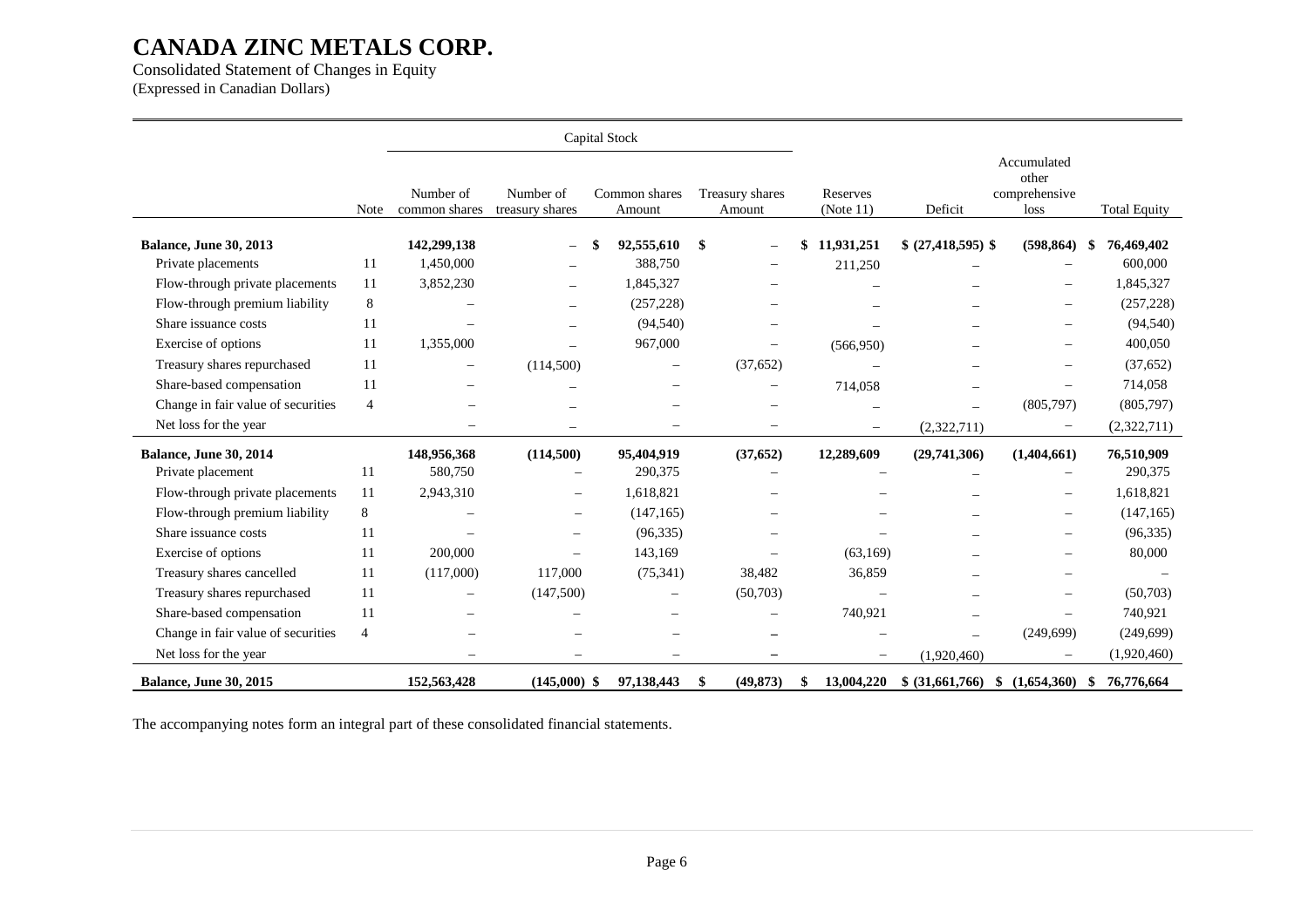Consolidated Statements of Operations and Comprehensive Loss For the years ended June 30, (Expressed in Canadian Dollars)

|                                                                 | <b>Notes</b> | 2015              | 2014              |
|-----------------------------------------------------------------|--------------|-------------------|-------------------|
| <b>ADMINISTRATION EXPENSES</b>                                  |              |                   |                   |
| Administration                                                  | 14           | \$<br>60,000      | \$<br>60,000      |
| <b>Bonuses</b>                                                  | 14           | 52,184            | 50,907            |
| Consulting                                                      | 14           | 54,626            | 98,276            |
| Depreciation                                                    | 9            | 6,332             | 4,938             |
| Directors fees                                                  | 14           | 50,000            | 50,000            |
| Flow-through taxes (recovery)                                   | 8            | 5,001             | (37,781)          |
| Interest and bank charges                                       |              | 2,068             | 3,623             |
| Investor relations                                              |              | 5,523             | 2,164             |
| Management fees                                                 | 14           | 354,000           | 304,000           |
| Marketing expenses                                              |              | 216,917           | 153,266           |
| Office and miscellaneous                                        |              | 88,887            | 82,607            |
| Professional fees                                               |              | 62,387            | 71,960            |
| Regulatory fees                                                 |              | 14,829            | 14,704            |
| Rent                                                            |              | 91,357            | 87,560            |
|                                                                 | 11           | 740,921           | 714,058           |
| Share-based compensation                                        |              |                   | 7,330             |
| Transfer agent fees<br>Travel and promotion                     |              | 9,887<br>217,539  | 175,935           |
| Wages and benefits                                              |              |                   |                   |
|                                                                 |              | 471,266           | 485,681           |
|                                                                 |              | (2,503,724)       | (2,329,228)       |
| Interest income                                                 |              | 166,637           | 189,657           |
| Loss on sale of marketable securities                           |              |                   | (56, 802)         |
|                                                                 |              |                   | 63,213            |
| Recovery of exploration expenditures                            |              |                   | 10,525            |
| Gain on write-off of accounts payable<br>Settlement of contract |              |                   |                   |
|                                                                 |              |                   | (137, 401)        |
| Write-off of equipment                                          |              | (311)             | (377)             |
| Write-off of exploration and evaluation assets                  |              |                   | (92, 281)         |
| Other income                                                    | 10           |                   | 18,760            |
|                                                                 |              | 166,326           | (4,706)           |
| Loss before income taxes                                        |              | (2, 337, 398)     | (2,333,934)       |
| Deferred income tax recovery                                    | 12           |                   | 11,223            |
|                                                                 |              | 416,938           |                   |
| Net loss for the year                                           |              | (1,920,460)       | (2,322,711)       |
| Adjustment for change in fair value of marketable securities    |              | (249,699)         | (805,797)         |
| Comprehensive loss for the year                                 |              | \$<br>(2,170,159) | \$<br>(3,128,508) |
| Basic and diluted loss per common share                         |              | \$<br>(0.01)      | \$<br>(0.02)      |
| Weighted average number of common shares outstanding            |              |                   |                   |
| - basic and diluted                                             |              | 151,648,893       | 145,607,600       |

The accompanying notes form an integral part of these consolidated financial statements.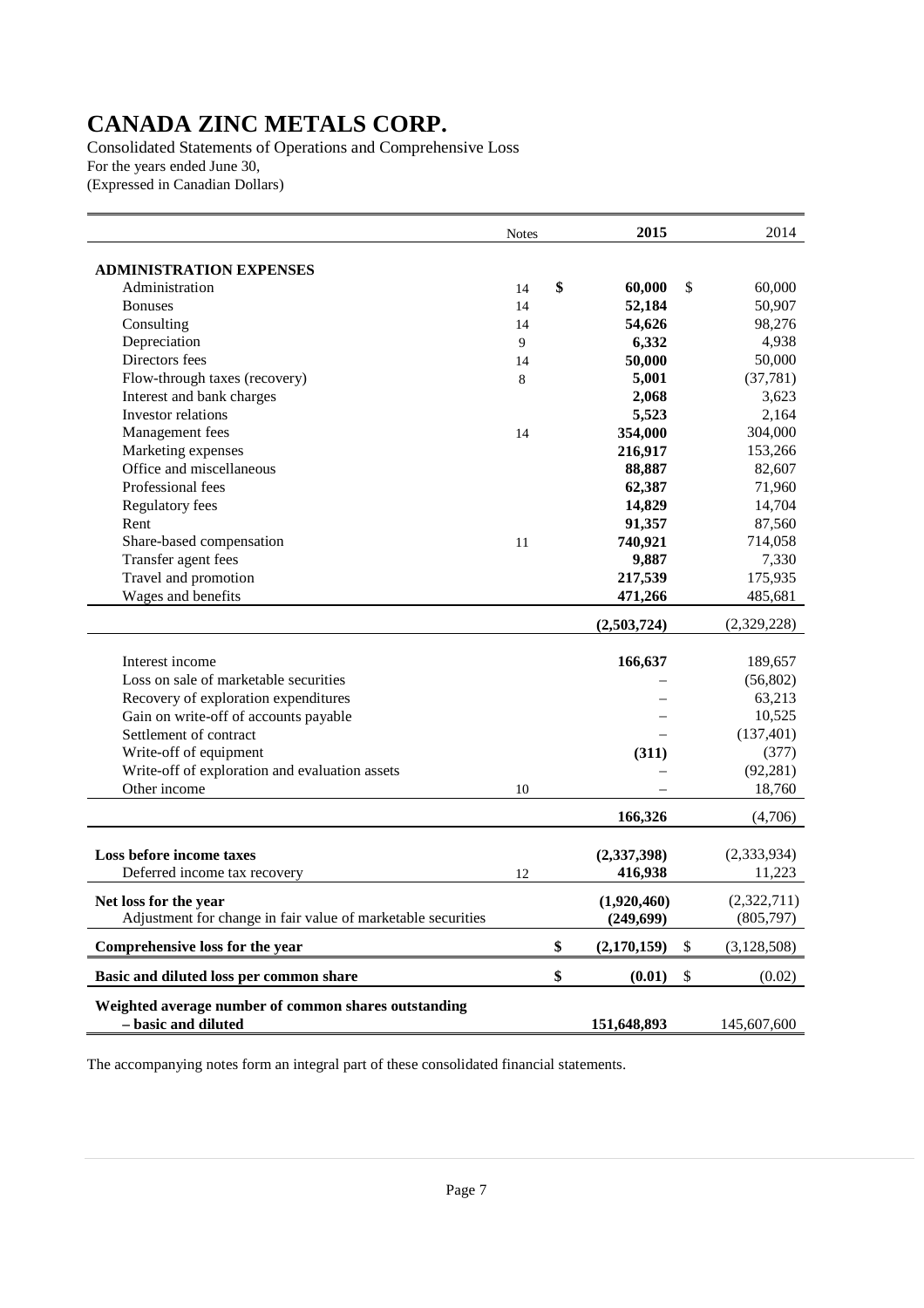Consolidated Statements of Cash Flows For the years ended June 30, (Expressed in Canadian Dollars)

|                                                  | 2015                    | 2014        |
|--------------------------------------------------|-------------------------|-------------|
| <b>CASH FLOWS FROM OPERATING ACTIVITIES</b>      |                         |             |
| Net loss for the year                            | \$<br>\$<br>(1,920,460) | (2,322,711) |
| Items not affecting cash:                        |                         |             |
| Depreciation                                     | 6,332                   | 4,938       |
| Flow-through taxes accrued                       | 8,006                   | 5,918       |
| Share-based compensation                         | 740,921                 | 714,058     |
| Loss on sale of marketable securities            |                         | 56,802      |
| Write-off of accounts payable                    |                         | (10, 525)   |
| Write-off of equipment                           | 311                     | 377         |
| Write-off of exploration and evaluation assets   |                         | 92,281      |
| Deferred income tax recovery                     | (416,938)               | (11, 223)   |
| Settlement of contract                           |                         | 137,401     |
| Accrued interest on investment                   | (15,880)                | (1,088)     |
| Changes in non-cash working capital items:       |                         |             |
| Receivables                                      | 46,478                  | (68,952)    |
| Prepaid expenses                                 | (11,093)                | (22, 932)   |
| Due to related parties                           |                         | (11, 651)   |
| Trade payables and accrued liabilities           | (22, 024)               | 10,072      |
| Cash used in operating activities                | (1,584,347)             | (1,427,235) |
|                                                  |                         |             |
| <b>CASH FLOWS FROM INVESTING ACTIVITIES</b>      |                         |             |
| Marketable securities purchased                  | (42, 148)               | (83,890)    |
| Marketable securities sold                       |                         | 44,475      |
| Refundable deposit                               | 23,429                  | 23,429      |
| Long-term investments                            |                         | (1,000,000) |
| Equipment and leasehold improvements             | (219, 150)              | (67, 905)   |
| Exploration and evaluation asset costs           | (1,850,836)             | (3,316,900) |
| Settlement of contract                           |                         | (55,000)    |
| METC recovered                                   | 341,021                 | 699,606     |
| Cash used in investing activities                | (1,747,684)             | (3,756,185) |
|                                                  |                         |             |
| <b>CASH FLOWS FROM FINANCING ACTIVITIES</b>      |                         |             |
| Issuance of capital stock, net of issuance costs | 1,892,861               | 2,750,837   |
| Common shares repurchased                        | (50, 703)               | (37, 652)   |
| Cash provided by financing activities            | 1,842,158               | 2,713,185   |
| Change in cash during the year                   | (1,489,873)             | (2,470,235) |
| Cash, beginning of year                          | 10,558,472              | 13,028,707  |
| Cash, end of year                                | \$<br>9,068,599<br>\$   | 10,558,472  |

Supplemental disclosure with respect to cash flows (Note 13)

The accompanying notes form an integral part of these consolidated financial statements.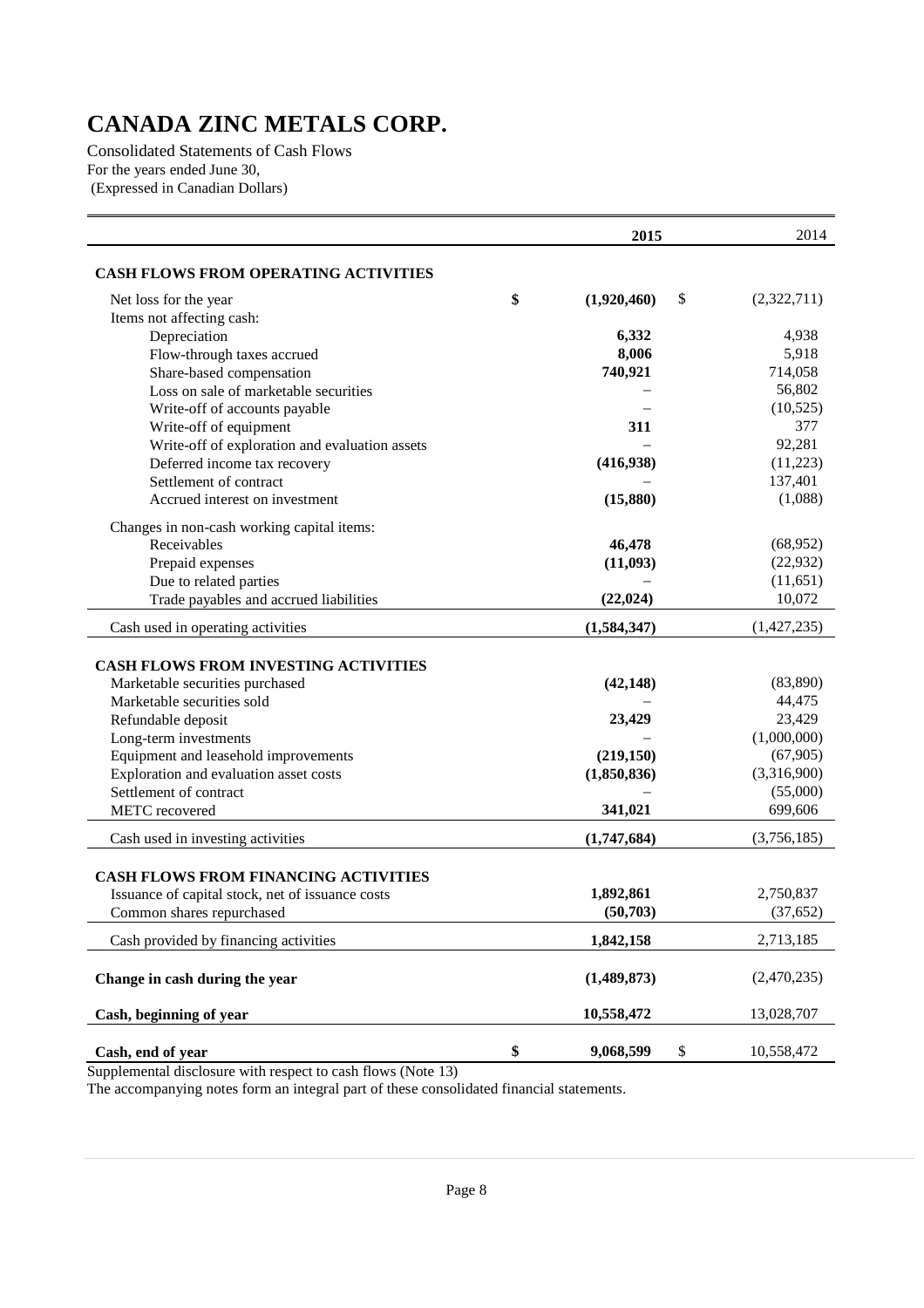Notes to Consolidated Financial Statements For the years ended June 30, 2015 and 2014 (Expressed in Canadian Dollars, unless otherwise stated)

### **1. NATURE AND CONTINUANCE OF OPERATIONS**

Canada Zinc Metals Corp. (the "Company") is incorporated under the laws of the Province of British Columbia. The Company operates in one business segment, that being the exploration and evaluation of resource properties in Canada, and has not yet determined whether these properties contain ore reserves that are economically recoverable. The recoverability of the amounts shown for exploration and evaluation assets is dependent upon the existence of economically recoverable reserves, the ability of the Company to obtain necessary financing to complete their development, and upon future profitable production.

The Company's head office and principal address is Suite 2050-1055 West Georgia Street, PO Box 11121, Royal Centre, Vancouver, BC V6E 3P3. The registered and records office is Suite 700-595 Burrard St., PO Box 49290, Vancouver, BC V7X 1S8.

These consolidated financial statements have been prepared on a going concern basis, which presumes that the Company will be able to realize its assets and discharge its liabilities in the normal course of business for the foreseeable future. The Company has incurred losses since its inception and the ability of the Company to continue as a going-concern depends upon its ability to raise adequate financing and to commence profitable operations in the future.

While the Company has been successful in obtaining its required financing in the past, mainly through the issuance of equity capital, there is no assurance that such financing will be available or be available on favorable terms. An inability to raise additional financing may impact the future assessment of the Company as a going concern. The consolidated financial statements do not include adjustments to amounts and classifications of assets and liabilities that might be necessary should the Company be unable to continue operations.

At June 30, 2015, the Company has a positive working capital position of \$9,485,202 (2014 - \$10,347,373). Management believes the Company has sufficient working capital to maintain its operations and its exploration activities for the next fiscal year.

### **2. SIGNIFICANT ACCOUNTING POLICIES AND BASIS OF PREPARATION**

These financial statements were authorized for issue on October 22, 2015 by the directors of the Company.

### *Statement of compliance*

These consolidated financial statements, including comparatives, have been prepared in accordance with International Financial Reporting Standards ("IFRS") as issued by the International Accounting Standards Board ("IASB") and Interpretations issued by the International Financial Reporting Interpretations Committee ("IFRIC").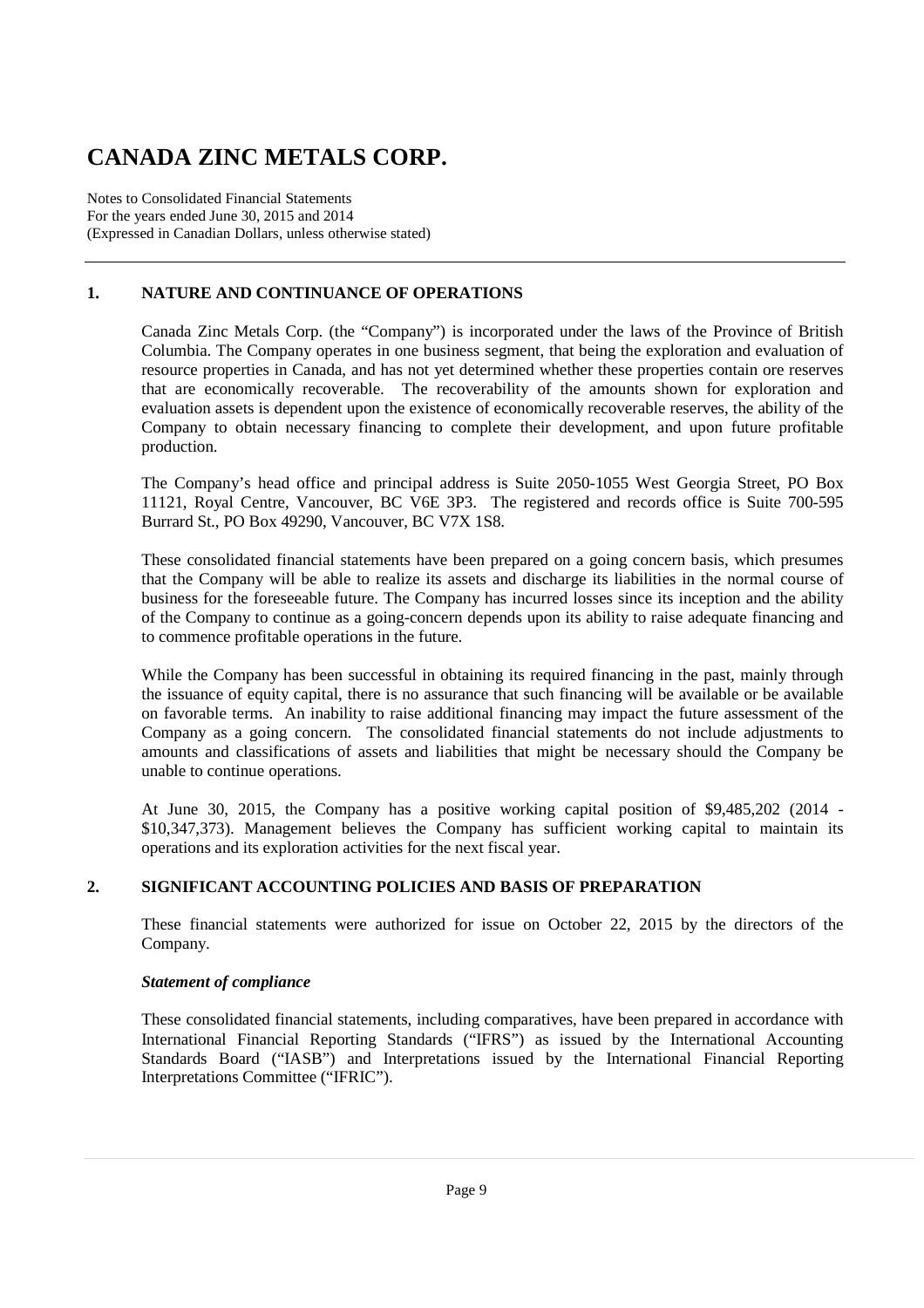Notes to Consolidated Financial Statements For the years ended June 30, 2015 and 2014 (Expressed in Canadian Dollars, unless otherwise stated)

## **2. SIGNIFICANT ACCOUNTING POLICIES AND BASIS OF PREPARATION** (cont'd)

### *Basis of presentation*

The consolidated financial statements of the Company have been prepared on an accrual basis except for certain cash flow information, and are based on historical costs, except for certain financial instruments classified as financial instruments at fair value through profit and loss or available-for-sale which are stated at their fair value. The consolidated financial statements are presented in Canadian dollars unless otherwise noted, which is also the functional currency of the Company and its subsidiary.

### *Principles of consolidation*

These consolidated financial statements include amounts of the Company and its wholly owned subsidiary Ecstall Mining Corp. ("Ecstall"), a company incorporated under the laws of the Province of British Columbia and engaged in the exploration and evaluation of resource properties.

Subsidiaries are corporations in which the Company is able to control the financial operating, investing and financing activities and policies, which is the authority usually connected with holding majority voting rights. The consolidated financial statements include the accounts of the Company and its controlled entity from the date on which control was acquired. Ecstall uses the same reporting period and the same accounting policies as the Company.

All inter-entity balances and transactions, including unrealized profits and losses arising from intercompany transactions, have been eliminated in full on consolidation.

#### *Significant accounting judgements, estimates and assumptions*

The preparation of financial statements in conformity with IFRS requires management to make judgments, estimates and assumptions that affect the reported amount of assets and liabilities and the disclosure of contingent liabilities at the date of the financial statements and the reported amount of expenses during the reporting period.

Estimates and assumptions are continuously evaluated and are based on management's experience and other factors, including expectations of future events that are believed to be reasonable under the circumstances. However, actual outcomes can differ from these estimates.

#### **Critical judgments**

The preparation of our consolidated financial statements requires us to make judgments regarding the going concern of the Company as discussed in Note 1.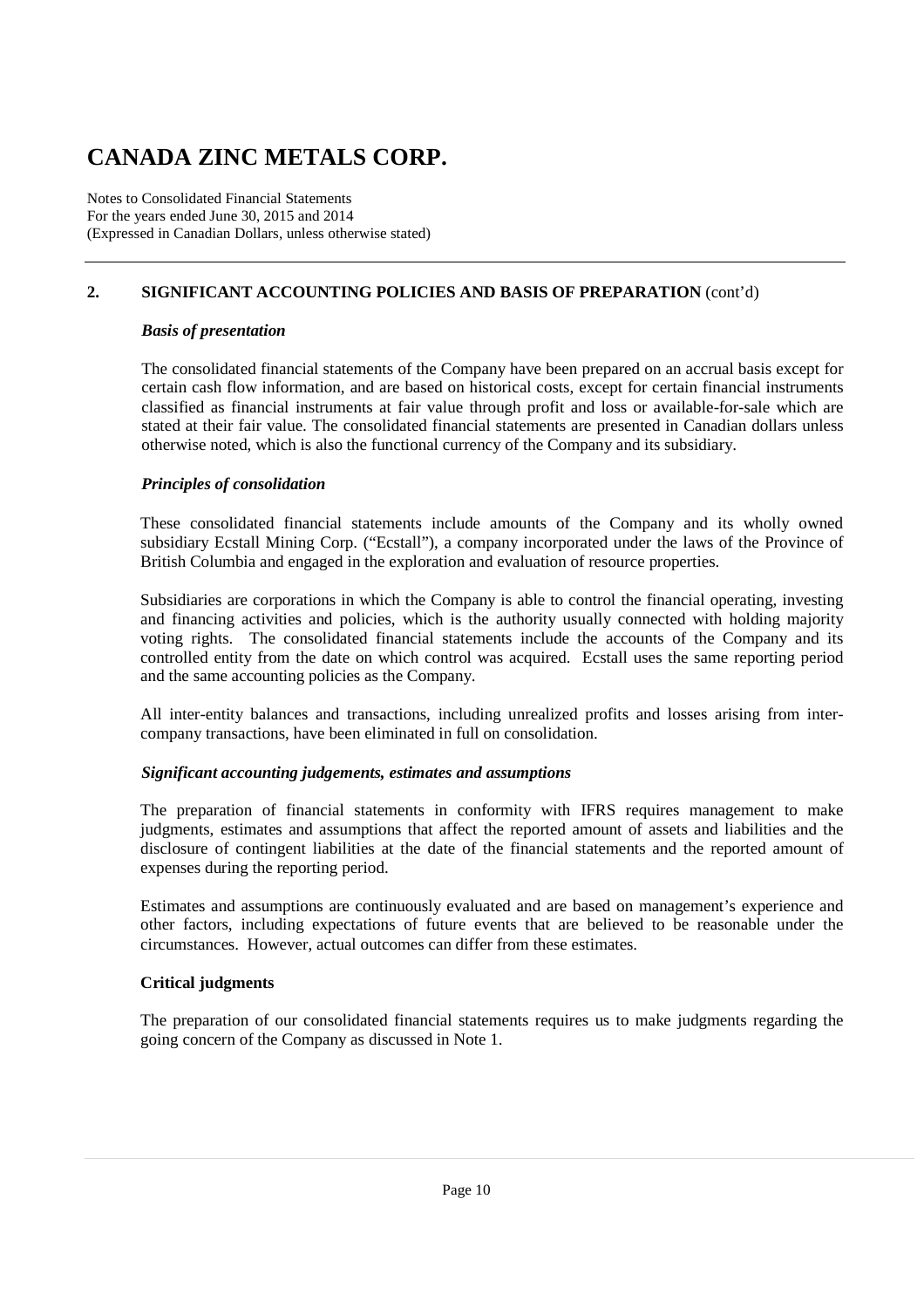Notes to Consolidated Financial Statements For the years ended June 30, 2015 and 2014 (Expressed in Canadian Dollars, unless otherwise stated)

## **2. SIGNIFICANT ACCOUNTING POLICIES AND BASIS OF PREPARATION** (cont'd)

### *Significant accounting judgements, estimates and assumptions (cont'd)*

### **Key Sources of Estimation Uncertainty**

Significant estimates made by management affecting our consolidated financial statements include:

#### *Share-based compensation*

Share-based compensation expense is measured by reference to the fair value of the stock options at the date at which they are granted. Estimating fair value for granted stock options requires determining the most appropriate valuation model which is dependent on the terms and conditions of the grant. This estimate also requires determining the most appropriate inputs to the valuation model including the expected life of the option, volatility, dividend yield, and rate of forfeitures and making assumption about them. The value of the share-based compensation expense for the year along with the assumptions and model used for estimating fair value for share-based compensation transactions are disclosed in Note 11.

#### *Financial instruments*

The fair values of financial instruments are estimated based upon market and third party inputs. These estimates are subject to change with fluctuations in commodity prices, interest rates, foreign currency exchange rates and estimates of non-performance risk.

#### *Deferred tax assets & liabilities*

The measurement of deferred income tax provision is subject to uncertainty associated with the timing of future events and changes in legislation, tax rates and interpretations by tax authorities. The estimation of taxes includes evaluating the recoverability of deferred tax assets based on an assessment of the Company's ability to utilize the underlying future tax deductions against future taxable income prior to expiry of those deductions. Management assesses whether it is probable that some or all of the deferred income tax assets will not be realized. The ultimate realization of deferred tax assets is dependent upon the generation of future taxable income, which in turn is dependent upon the successful operations of the Company. To the extent that management's assessment of the Company's ability to utilize future tax deductions changes, the Company would be required to recognize more or fewer deferred tax assets, and deferred tax provisions or recoveries could be affected.

#### *Useful life of equipment and leasehold improvements*

Each significant component of an item of Equipment and Leasehold improvements is depreciated over its estimated useful life. Estimated useful lives are determined based on current facts and past experience, and take into consideration the anticipated physical life of the asset, existing long-term sales agreements and contracts, current and forecasted demand, the potential for technological obsolescence, and regulations.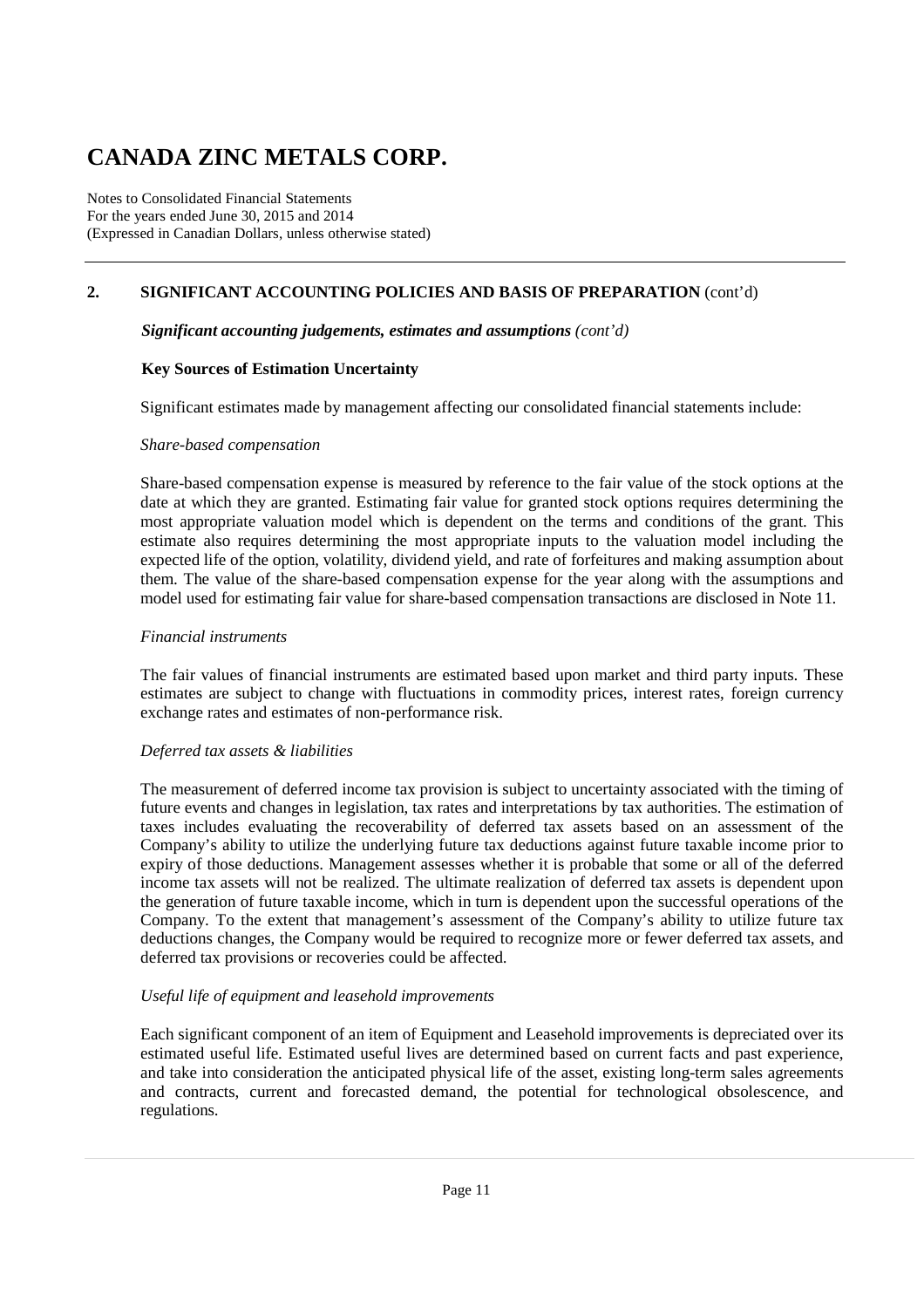Notes to Consolidated Financial Statements For the years ended June 30, 2015 and 2014 (Expressed in Canadian Dollars, unless otherwise stated)

### **2. SIGNIFICANT ACCOUNTING POLICIES AND BASIS OF PREPARATION** (cont'd)

*Carrying value and recoverability of exploration and evaluation assets* 

The carrying amount of Company's exploration and evaluation assets does not necessarily represent present or future values, and the Company's exploration and evaluation assets have been accounted for under the assumption that the carrying amount will be recoverable. Recoverability is dependent on various factors, including the discovery of economically recoverable reserves, the ability of the Company to obtain the necessary financing to complete the development and upon future profitable production or proceeds from the disposition of the mineral properties themselves. Additionally, there are numerous geological, economic, environmental and regulatory factors and uncertainties that could impact management's assessment as to the overall viability of its properties or to the ability to generate future cash flows necessary to cover or exceed the carrying value of the Company's exploration and evaluation assets.

#### *Financial instruments*

All financial instruments are initially recognized at fair value on the statement of financial position. The Company has classified each financial instrument into one of the following categories: (1) financial assets or liabilities at fair value through profit or loss ("FVTPL"), (2) loans and receivables, (3) available-for-sale financial assets, (4) held-to-maturity financial assets, and (5) other financial liabilities. Subsequent measurement of financial instruments is based on their classification.

Financial assets and liabilities at FVTPL are subsequently measured at fair value with changes in those fair values recognized in net earnings. "Available-for-sale" financial assets are subsequently measured at fair value with changes in fair value recognized in other comprehensive income (loss), net of tax. "Heldto-maturity" financial assets, "loans and receivables", and "other financial liabilities" are subsequently measured at amortized cost using the effective interest method.

#### Fair value hierarchy

The Company uses the following hierarchy for determining and disclosing the fair value of the financial instruments by valuation technique:

- i) Level 1 Applies to assets or liabilities for which there are quoted prices in active markets for identical assets or liabilities.
- ii) Level 2 Applies to assets or liabilities for which there are inputs other than quoted prices included in Level 1 that are observable for the asset or liability, either directly such as quoted prices for similar assets or liabilities in active markets or indirectly such as quoted prices for identical assets or liabilities in markets with insufficient volume or infrequent transactions.
- iii) Level 3 Applies to assets or liabilities for which there are unobservable market data.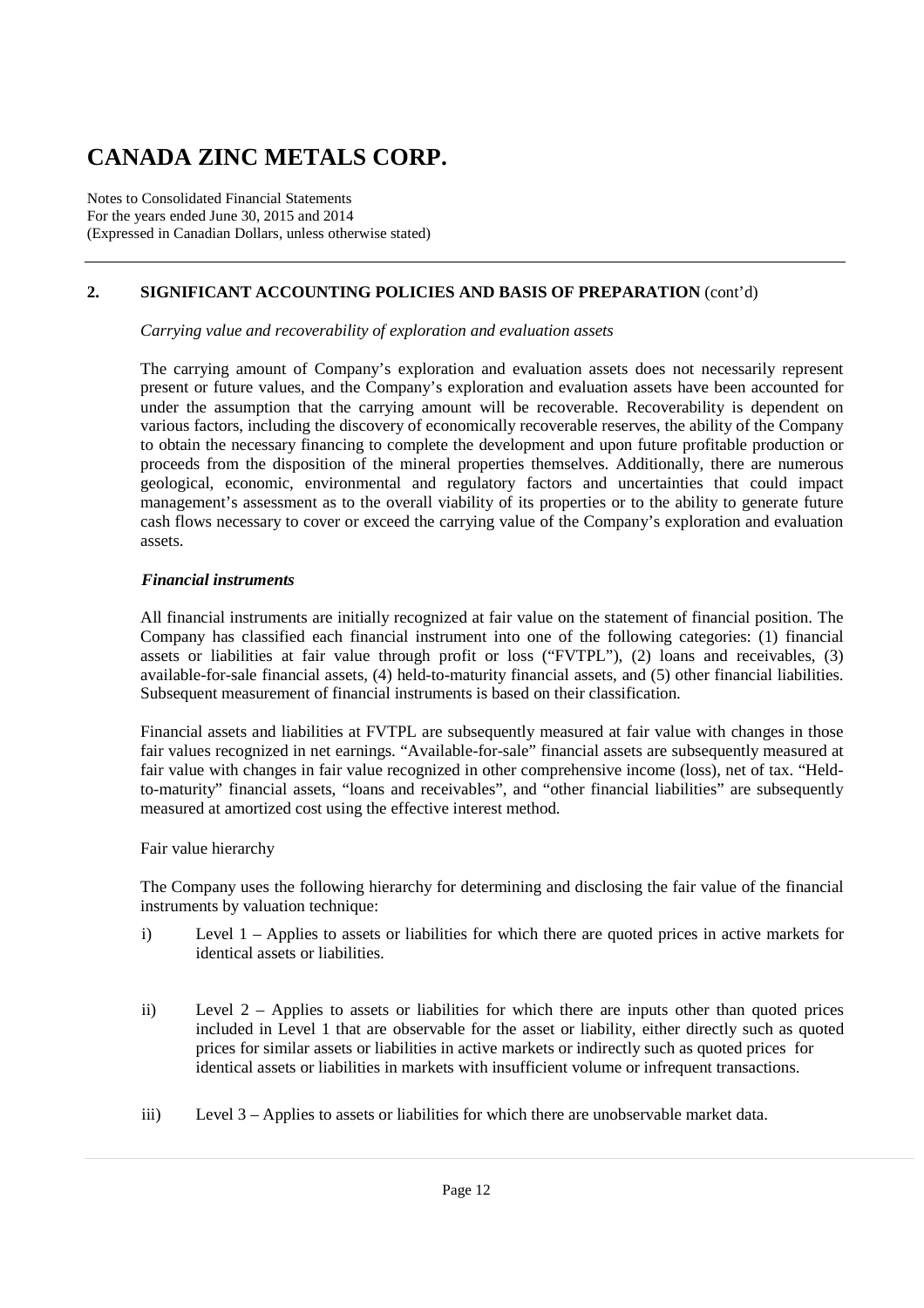Notes to Consolidated Financial Statements For the years ended June 30, 2015 and 2014 (Expressed in Canadian Dollars, unless otherwise stated)

### **2. SIGNIFICANT ACCOUNTING POLICIES AND BASIS OF PREPARATION** (cont'd)

#### *Financial instruments* (cont'd)

 Cash and cash equivalents, long-term investment and marketable securities have been measured at fair value using Level 1 inputs.

The Company has classified its cash and long-term investment as at FVTPL. Marketable securities are classified as available-for-sale. Receivables (excluding GST receivable), and refundable deposit are classified as loans and receivables and trade payables and accrued liabilities are classified as other financial liabilities, all of which are measured at amortized cost.

The Company's financial instruments at June 30, 2015 are as follows:

|                                        | Loans &<br>receivables         | Available for<br>sale          |     | Fair Value<br>through Profit<br>or Loss |    | <i>Other</i><br>financial<br>liabilities |
|----------------------------------------|--------------------------------|--------------------------------|-----|-----------------------------------------|----|------------------------------------------|
| <b>Financial assets</b>                |                                |                                |     |                                         |    |                                          |
| Cash                                   | \$<br>$\overline{\phantom{0}}$ | \$<br>$\overline{\phantom{0}}$ | \$  | 9,068,599                               | S  |                                          |
| Receivables                            | 397                            |                                |     |                                         |    |                                          |
| Marketable securities                  |                                | 48,245                         |     |                                         |    |                                          |
| Investment                             |                                |                                |     | 1,016,968                               |    |                                          |
| Refundable deposit                     | 98.429                         |                                |     |                                         |    |                                          |
| <b>Financial liabilities</b>           |                                |                                |     |                                         |    |                                          |
| Trade payables and accrued liabilities |                                |                                |     |                                         |    | 621,448                                  |
|                                        | \$<br>98,826                   | \$<br>48,245                   | \$. | 10,085,567                              | \$ | 621,448                                  |

Unless otherwise disclosed their carrying values approximate their fair values due to the short term nature of these instruments.

#### *Equipment and leasehold Improvements*

Equipment and leasehold improvements are recorded at cost less accumulated depreciation and impairment charges. Such cost consists of the purchase price, any costs directly attributable to bringing the equipment to the location and condition necessary for its intended use. Depreciation of equipment and leasehold improvements is calculated over the estimated useful lives as follows:

| Camp equipment and fixtures    | 25%     | declining balance method |
|--------------------------------|---------|--------------------------|
| Camp structures and upgrades   | 25%     | declining balance method |
| Computers                      | 55%     | declining balance method |
| Computer software              | 100%    | straight-line method     |
| Office equipment and furniture | 20%     | declining balance method |
| Office leasehold improvements  | 5 years | straight-line method     |
| License                        | 55%     | declining balance method |
| Vehicle                        | 30%     | declining balance method |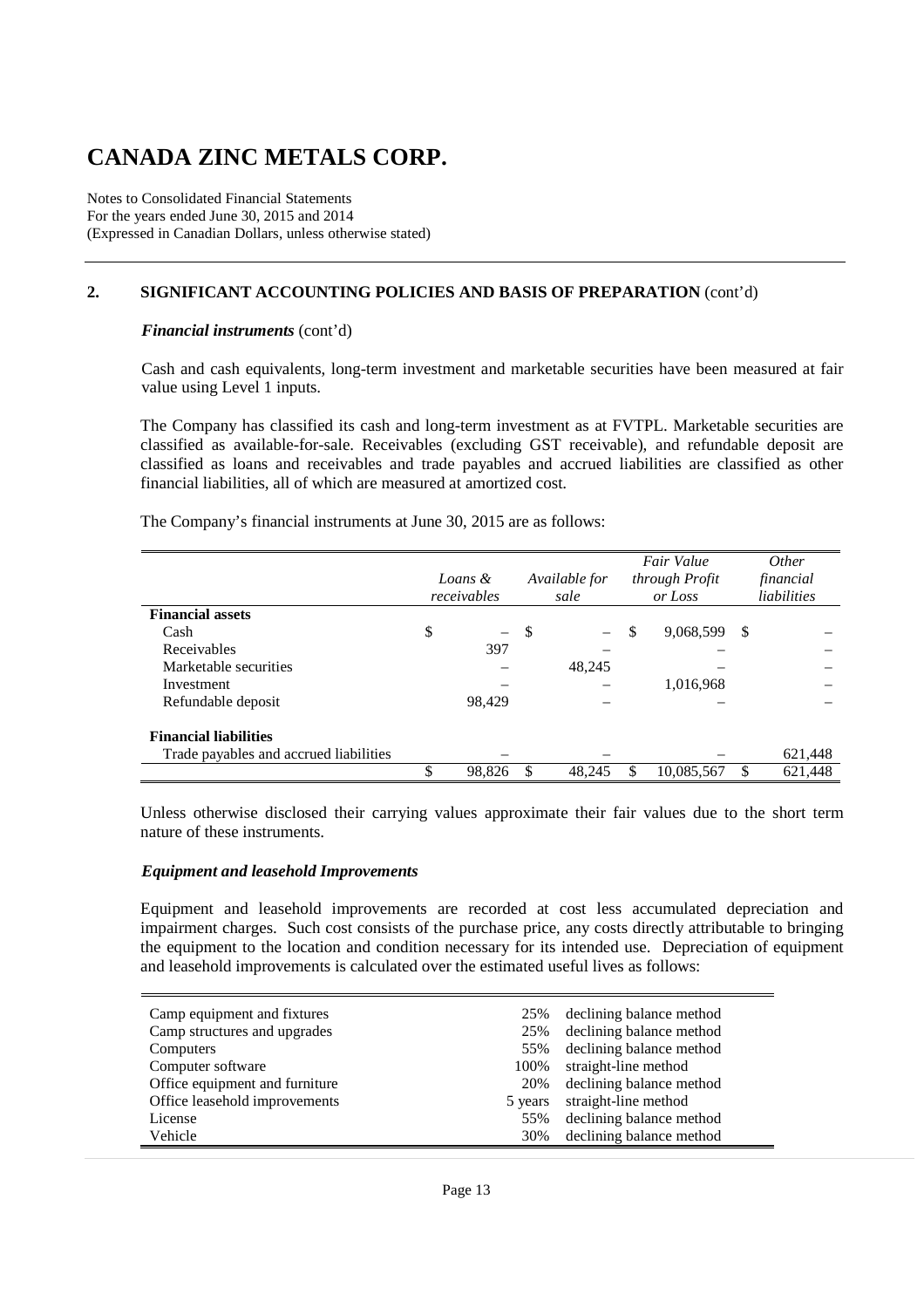Notes to Consolidated Financial Statements For the years ended June 30, 2015 and 2014 (Expressed in Canadian Dollars, unless otherwise stated)

## **2. SIGNIFICANT ACCOUNTING POLICIES AND BASIS OF PREPARATION** (cont'd)

#### *Equipment and leasehold Improvements* (cont'd)

In the year of acquisition, only one-half of the depreciation is recorded.

The depreciation of camp equipment and fixtures and camp upgrades is capitalized to exploration and evaluation assets.

Where an item of equipment and leasehold improvements comprises significant components with different useful lives, the components are accounted for as separate items of equipment and leasehold improvements. The cost of replacing part of an item within equipment and leasehold improvements is recognized when the cost is incurred if it is probable that the future economic benefits will flow to the group and the cost of the item can be measured reliably. The carrying amount of the part that has been replaced is expensed. All other costs are recognized as an expense as incurred.

#### *Exploration and evaluation assets*

Exploration and evaluation expenditures are capitalized once the legal right to explore a property has been acquired. Exploration and evaluation assets are recorded at cost less accumulated impairment losses. Direct costs related to the acquisition, exploration and evaluation of exploration and evaluation assets are capitalized until the commercial viability of the asset is established, at which time the capitalized costs are reclassified to mineral properties under development. To the extent that the expenditures are spent to establish ore reserves within the rights to explore, the Company will consider those costs as intangible assets in nature. The depreciation of a capital asset in connection with exploring or evaluating a property of this nature will be included in the cost of the intangible asset.

When a project is deemed to no longer have commercially viable prospects to the Company, exploration and evaluation expenditures in respect of the project are deemed to be impaired. As a result, those exploration and expenditure costs, in excess of estimated recoveries, are written off to the statement of operations and comprehensive loss.

Management reviews the facts and circumstances suggesting if the carrying amount of the exploration and evaluation assets exceeds their recoverable amount on a regular basis.

Exploration costs renounced to shareholders due to flow-through share subscription agreements remain capitalized; however, for income tax purposes the Company has no right to claim these costs as tax deductible expenses.

#### *METC recoverable*

Mining exploration tax credits from the Government of British Columbia for certain exploration expenditures incurred in British Columbia are treated as a reduction of the exploration costs of the respective resource property. The Company records METC recoverable when the Company has filed for a refund with the Government of British Columbia.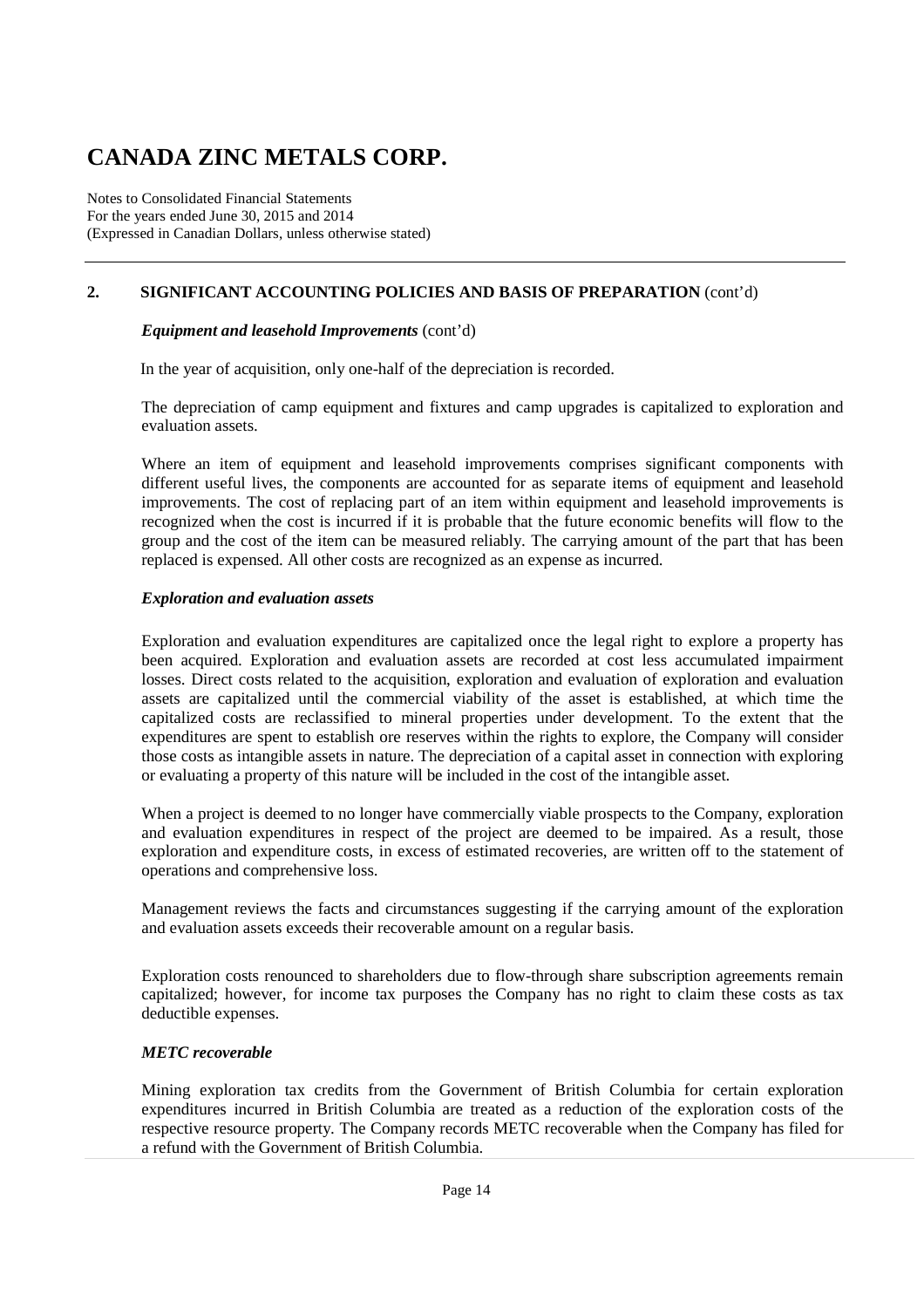Notes to Consolidated Financial Statements For the years ended June 30, 2015 and 2014 (Expressed in Canadian Dollars, unless otherwise stated)

## **2. SIGNIFICANT ACCOUNTING POLICIES AND BASIS OF PREPARATION** (cont'd)

### *Impairment*

An impairment loss is recognized when the carrying amount of an asset, or its cash generating unit ("CGU"), exceeds its recoverable amount. A CGU is the smallest identifiable group of assets that generates cash inflows that are largely independent of the cash inflows from other assets or groups of assets. Impairment losses are recognized in profit and loss for the period. Impairment losses recognized in respect of CGUs are allocated first to reduce the carrying amount of any goodwill allocated to CGUs and then to reduce the carrying amount of the other assets in the unit on a pro-rata basis.

The recoverable amount of assets is the greater of an asset's fair value less cost to sell and value in use. In assessing value in use, the estimated future cash flows are discounted to their present value using a pre-tax discount rate that reflects the current market assessments of the time value of money and the risks specific to the asset. For an asset that does not generate cash inflows largely independent of those from other assets, the recoverable amount is determined for the cash-generating unit to which the asset belongs.

 An impairment loss is only reversed if there is an indication that the impairment loss may no longer exist and there has been a change in the estimates used to determine the recoverable amount, however, not to an amount higher than the carrying amount that would have been determined had no impairment loss been recognized in previous years.

Assets that have an indefinite useful life are not subject to amortization and are tested annually for impairment.

### *Flow-through shares*

Canadian tax legislation permits a company to issue securities referred as flow-through shares whereby the deduction for tax purposes relating to qualified resource expenditures is claimed by the investors rather than the Company. The Company accounts for flow-through shares whereby the premium, if any, paid for the flow-through share in excess of the market value of the shares without a flow-through feature at the time of issue is initially recorded to flow-through premium liability and then included in profit or loss, as a deferred income tax recovery, at the same time the qualifying expenditures are made.

### *Provisions*

Provisions are recorded when a present legal or constructive obligation exists as a result of past events where it is probable that an outflow of resources embodying economic benefits will be required to settle the obligation, and a reliable estimate of the amount of the obligation can be made.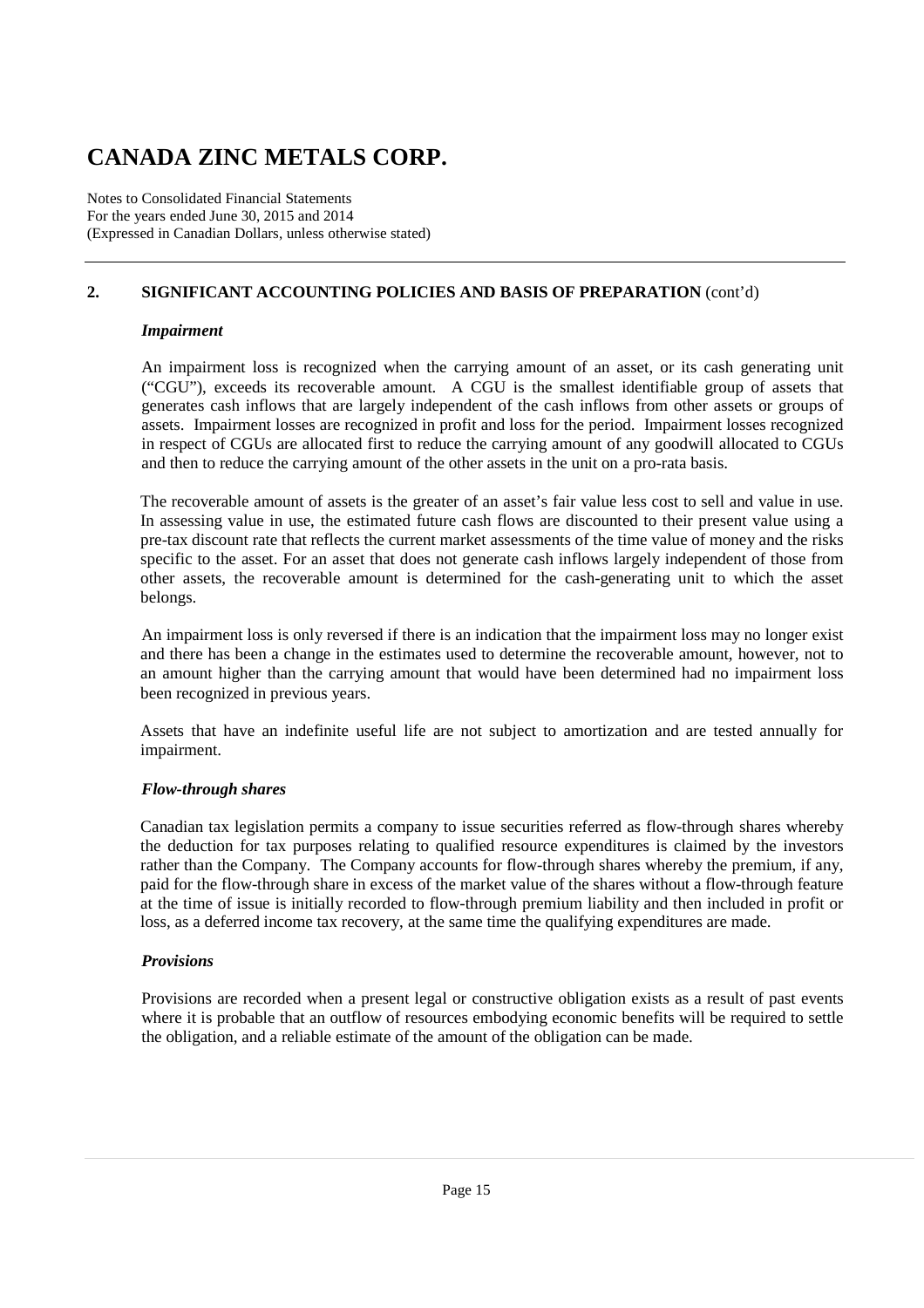Notes to Consolidated Financial Statements For the years ended June 30, 2015 and 2014 (Expressed in Canadian Dollars, unless otherwise stated)

## **2. SIGNIFICANT ACCOUNTING POLICIES AND BASIS OF PREPARATION** (cont'd)

### *Provisions* (cont'd)

The amount recognized as a provision is the best estimate of the consideration required to settle the present obligation at the reporting date, taking into account the risks and uncertainties surrounding the obligation and discount rates. Where a provision is measured using the cash flows estimated to settle the present obligation, its carrying amount is the present value of those cash flows discounted for the market discount rate.

Over time the discounted liability is increased for the changes in the present value based on the current market discount rates and liability risks. When some or all of the economic benefits required to settle a provision are expected to be recovered from a third party, the receivable is recognized as an asset if it is virtually certain that reimbursement will be received and the amount receivable can be measured reliably.

Changes in closure and reclamation estimates are accounted for as a change in the corresponding capitalized cost.

The Company has no significant provisions for the periods presented.

## *Capital stock*

Common shares are classified as equity. Incremental costs directly attributable to the issue of common shares and stock options are recognized as a deduction from equity. Common shares issued for consideration other than cash, are valued based on their market value at the date the shares are issued.

The Company has adopted a residual value method with respect to the measurement of shares and warrants issued as private placement units. The residual value method first allocates value to the more easily measurable component based on fair value and then the residual value, if any, to the less easily measurable component. The Company considers the fair value of common shares issued in the private placements to be the more easily measurable component and the common shares are valued at their fair value, as determined by the closing market price on the announcement date. The balance, if any, is allocated to the attached warrants. Any fair value attributed to the warrants is recorded as reserves.

### *Share-based compensation*

The Company operates an employee share option plan. The fair value of share-based compensation to employees is measured at grant date using the Black-Scholes option pricing model, and is recognized over the vesting period using the graded vesting method. The fair value of share-based compensation to non-employees is measured at the date the goods or services are received, at either the fair value of the goods or services received or the fair value of the equity instruments issued using the Black-Scholes option pricing model, if the fair value of the goods or services received cannot be readily measured.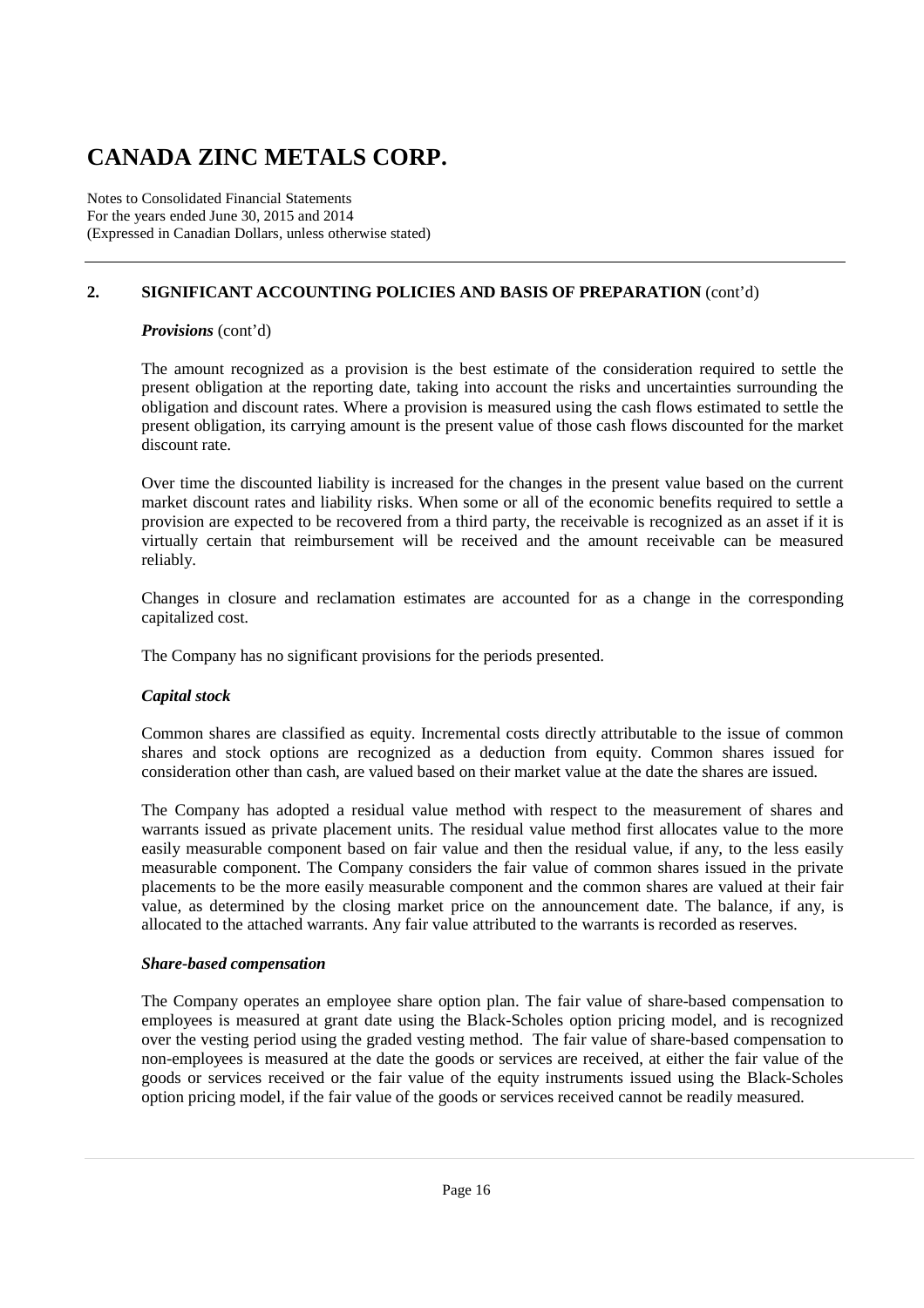Notes to Consolidated Financial Statements For the years ended June 30, 2015 and 2014 (Expressed in Canadian Dollars, unless otherwise stated)

## **2. SIGNIFICANT ACCOUNTING POLICIES AND BASIS OF PREPARATION** (cont'd)

### *Share-based compensation* (cont'd)

For both employees and non-employees, the fair value is recognized as an expense with a corresponding increase in reserves. The amount recognized as expense is adjusted to reflect the number of share options expected to vest. For share options granted with vesting terms conditional upon the achievement of a performance condition, and the performance condition is not a market condition, the Company revises its estimates of the length of the vesting period, if necessary, when information arises that indicates that the length of the vesting period differs from previous estimates. When this occurs, the change in estimate is accounted for prospectively.

#### *Income taxes*

Income tax expense comprises current and deferred tax. Income tax is recognized in the statement of operations and comprehensive loss except to the extent that it relates to items recognized directly in equity. Current tax expense is the expected tax payable on taxable income for the year, using tax rates enacted or substantively enacted at period end, adjusted for amendments to tax payable with regards to previous years.

Deferred tax is recorded using the liability method, providing for temporary differences, between the carrying amounts of assets and liabilities for financial reporting purposes and the amounts used for taxation purposes.

Temporary differences are not provided for relating to goodwill not deductible for tax purposes, the initial recognition of assets or liabilities that affect neither accounting nor taxable loss, nor differences relating to investments in subsidiaries to the extent that they will probably not reverse in the foreseeable future. The amount of deferred tax provided is based on the expected manner of realization or settlement of the carrying amount of assets and liabilities, using tax rates enacted or substantively enacted at the reporting date.

A deferred tax asset is recognized only to the extent that it is probable that future taxable profits will be available against which the asset can be utilized.

### *Loss per share*

Loss per share is computed by dividing net loss available to common shareholders by the weighted average number of shares outstanding during the reporting period.

Diluted loss per share is computed similar to basic loss per share except that the weighted average shares outstanding are increased to include additional shares for the assumed exercise of share options and warrants, if dilutive. The number of additional shares is calculated by assuming that outstanding share options and warrants were exercised and that the proceeds from such exercises were used to acquire common stock at the average market price during the reporting periods.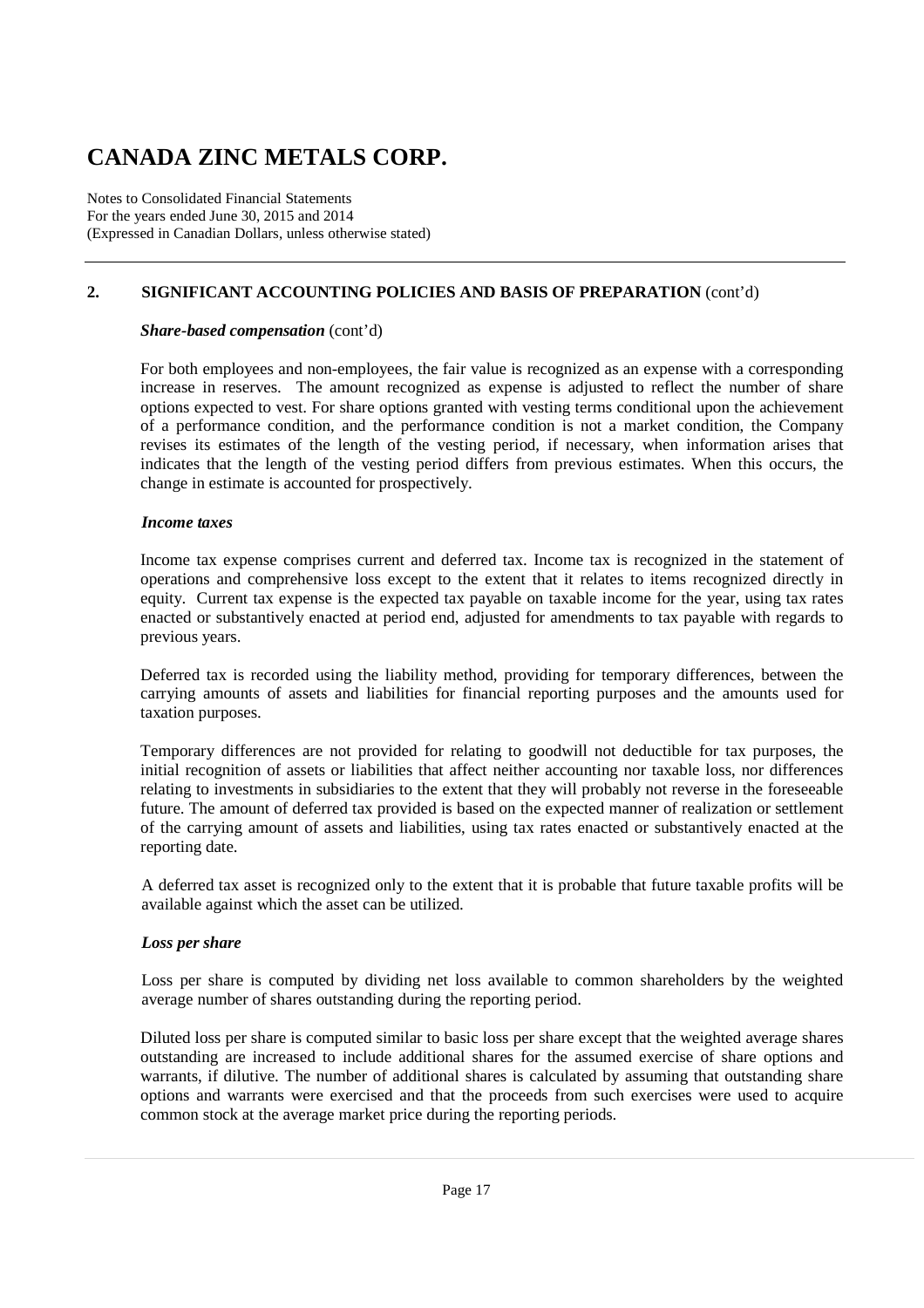Notes to Consolidated Financial Statements For the years ended June 30, 2015 and 2014 (Expressed in Canadian Dollars, unless otherwise stated)

## **2. SIGNIFICANT ACCOUNTING POLICIES AND BASIS OF PREPARATION** (cont'd)

#### *Comprehensive loss*

Comprehensive loss consists of net loss and other comprehensive loss and represents the change in equity which results from transactions and events from sources other than the Company's shareholders. For the periods presented, comprehensive loss includes holding gains and losses from financial instruments classified as available-for-sale.

### *New standards adopted during the year*

Effective July 1, 2014, the following standards were adopted but did not have a material impact on the consolidated financial statements.

- IAS 32 (Amendment): Standard amended to clarify requirements for offsetting financial assets and financial liabilities.
- **IFRS 10 Investment Entities Amendment**

### *New standards and interpretations not yet adopted*

Certain new standards, interpretations, amendments and improvements to existing standards were issued by the IASB or IFRIC that are mandatory for future accounting periods. The following have not yet been adopted by the Company and are being evaluated to determine their impact.

- IFRS 7: Amended to require additional disclosures on transition from IAS 39 and IFRS 9, effective for annual periods beginning on or after January 1, 2015.
- IFRS 9: New standard that replaced IAS 39 for classification and measurement, tentatively effective for annual periods beginning on or after January 1, 2018.
- IFRS 15 Revenue from contracts with customers, the standard on revenue from contracts with customers was issued on May 28, 2014 and is effective for annual reporting periods beginning on or after January 1, 2018 for public entities with early adoption permitted.

### **3. RECEIVABLES**

|                              |   | 2015   |   | 2014    |
|------------------------------|---|--------|---|---------|
| Government Sales Tax credits | S | 64,886 | S | 51,574  |
| Accrued interest (Note 6)    |   | 397    |   | 536     |
| Other                        |   |        |   | 59,651  |
|                              | S | 65,283 | S | 111,761 |

 Other receivables as at June 30, 2014 consisted of a refund of flow-through Part XII.6 tax recorded as a result of the CRA assessment of the "look-back" renunciation on the November 2012 flow-through private placement. The amount was received during the current fiscal year ended June 30, 2015.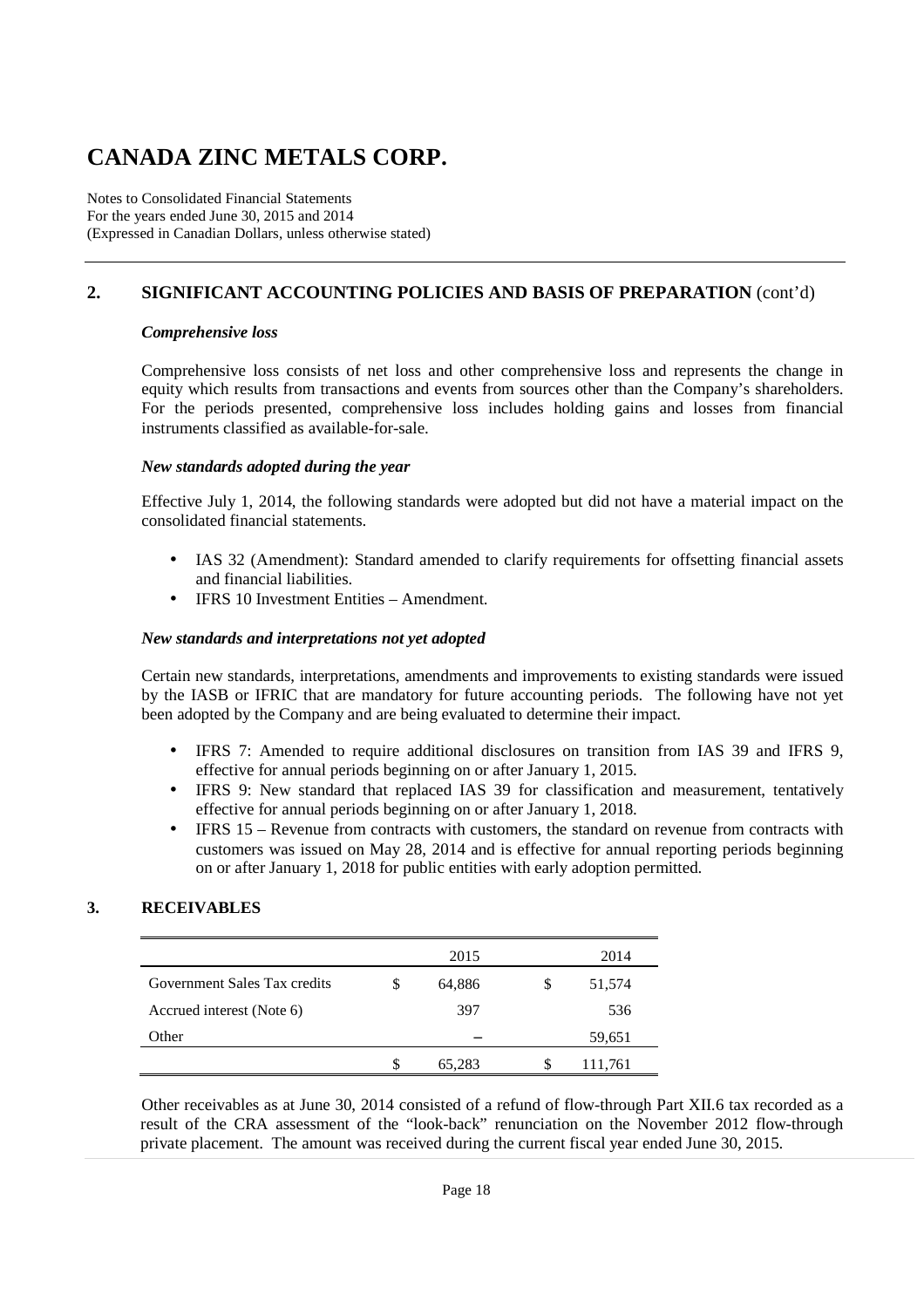Notes to Consolidated Financial Statements For the years ended June 30, 2015 and 2014 (Expressed in Canadian Dollars, unless otherwise stated)

### **4. MARKETABLE SECURITIES**

The Company holds marketable securities that have been designated as available-for-sale as follows:

|                                    | 2015                | 2014      |
|------------------------------------|---------------------|-----------|
| Common shares of public companies: |                     |           |
| Fair value, opening                | \$<br>255,796<br>-S | 1,078,980 |
| Purchases                          | 42,148              | 83,890    |
| Disposals                          |                     | (44, 475) |
| Realized losses                    |                     | (56, 802) |
| Unrealized losses                  | (249,699)           | (805,797) |
| Fair Value                         | \$<br>48,245<br>S   | 255,796   |

### **5. INVESTMENT**

Investment consists of a highly liquid Canadian dollar denominated non-redeemable guaranteed investment certificate ("GIC") yielding an interest rate of 1.588% per annum maturing December 7, 2015. Long-term investment has a term to maturity of greater than one year, classified as a FVTPL financial asset, and includes a principal amount of \$1,000,000 (2014 - \$1,000,000) and accrued interest of \$16,968 (2014 - \$1,088). The counter-party is a financial institution.

#### **6. OTHER ASSETS**

Other assets comprise of reclamation bonds totalling \$332,500 (2014 – \$332,500) posted as security deposits with the Government of British Columbia in relation to the Akie and Kechika Regional properties. The reclamation bonds are deposited in GICs through a financial institution and earn an average annual variable interest rate of approximately 1.00% and reinvested on an annual basis immediately at maturity. Interest accrued on the GICs is included in receivables (Note 3).

### **7. TRADE PAYABLES AND ACCRUED LIABILITIES**

|                     | 2015          |   | 2014    |
|---------------------|---------------|---|---------|
| Trade payables      | \$<br>486,356 |   | 652,759 |
| Accrued liabilities | 135,092       |   | 92,432  |
|                     | \$<br>621,448 | S | 745,191 |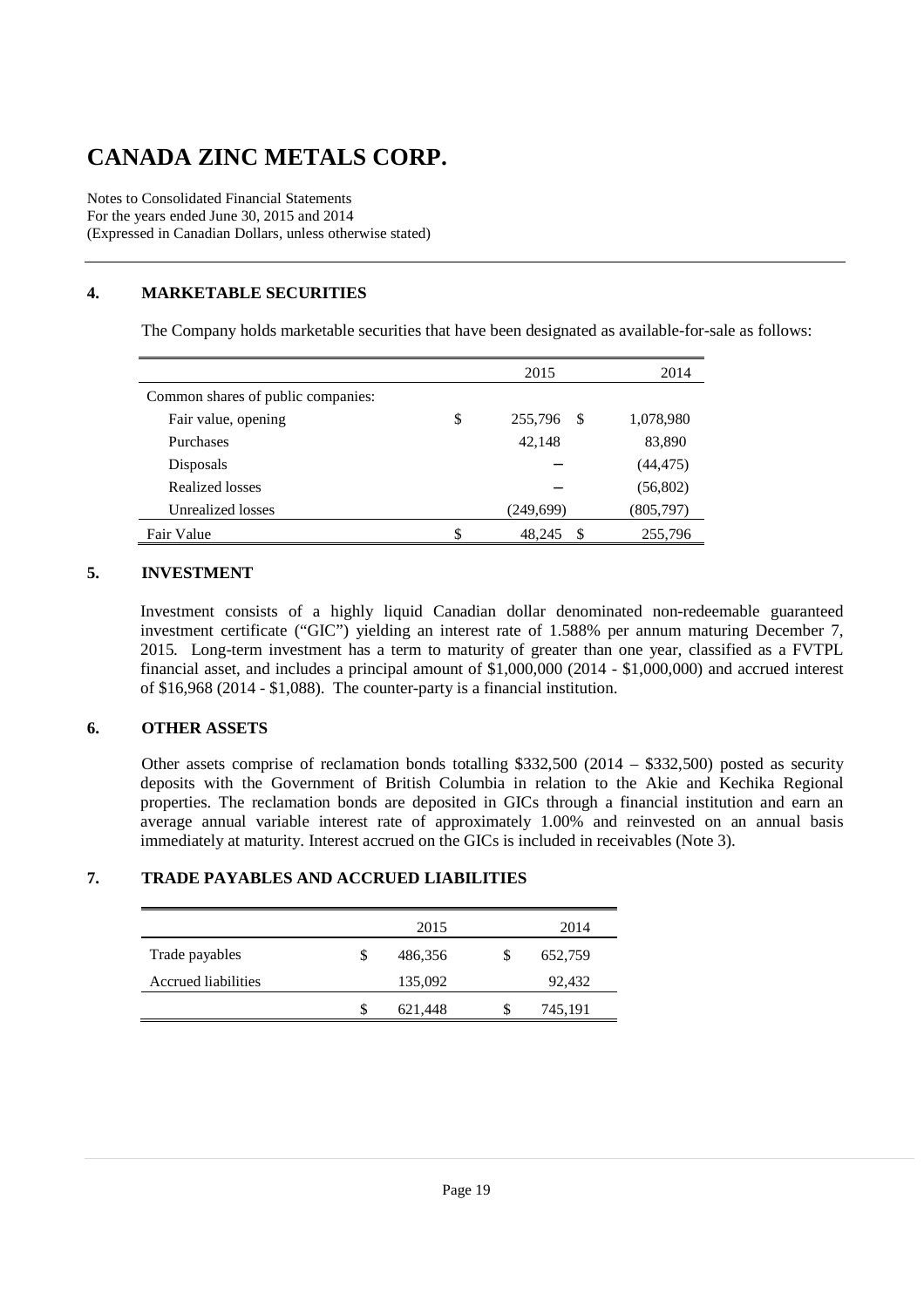Notes to Consolidated Financial Statements For the years ended June 30, 2015 and 2014 (Expressed in Canadian Dollars, unless otherwise stated)

## **8. FLOW-THROUGH PREMIUM LIABILITY**

|                            |    | 2015      | 2014       |
|----------------------------|----|-----------|------------|
| Balance, beginning of year | \$ | 163,498   | 276,493    |
| Recorded                   |    | 147,165   | 257,228    |
| Amortized                  |    | (173,938) | (370, 223) |
| Balance, end of year       | S  | 136,725   | 163,498    |

The unamortized balance of the flow-through liability of \$136,725 as of June 30, 2015 consists of the flow-through liability of \$147,165 recorded in connection with the October 2014 flow-through private placement of 2,943,310 shares (Note 11(b)(i)) calculated based on an estimated premium of approximately \$0.05 per flow-through share issued less amortization of \$10,440 pro-rata with the qualifying exploration expenditures of \$114,848 incurred to June 30, 2015.

The flow-through premium liability does not represent a cash liability to the Company, and is to be fully amortized to the statement of operations and comprehensive loss pro-rata with the amount of qualifying flow-through expenditures that will be incurred in calendar 2015.

The flow-through agreements require the Company to renounce certain deductions for Canadian exploration expenditures incurred on the Company's resource properties. The flow-through liabilities recorded in connection with the flow-through financings completed in fiscal 2014 were fully amortized as at June 30, 2015.

When the Company uses the "look-back" rule to renounce exploration expenditures to investors before the Company actually incurs them, the Company is liable for the flow-through Part XII.6 tax ("FT Tax"). The reconciliations of the accrued and paid FT Tax for the years ended June 30, 2015 and 2014 are as follows:

|                                         |    | 2015    |     | 2014      |
|-----------------------------------------|----|---------|-----|-----------|
| Balance, beginning of year              | \$ | 5,918   | \$  | 58,718    |
| Accrued                                 |    | 8,006   |     | 21,870    |
| Adjustment of previously accrued FT Tax |    | (3,005) |     | (59, 651) |
| FT Tax paid                             |    | (2,913) |     | (15,019)  |
| Balance, end of year                    | S  | 8,006   | \$. | 5,918     |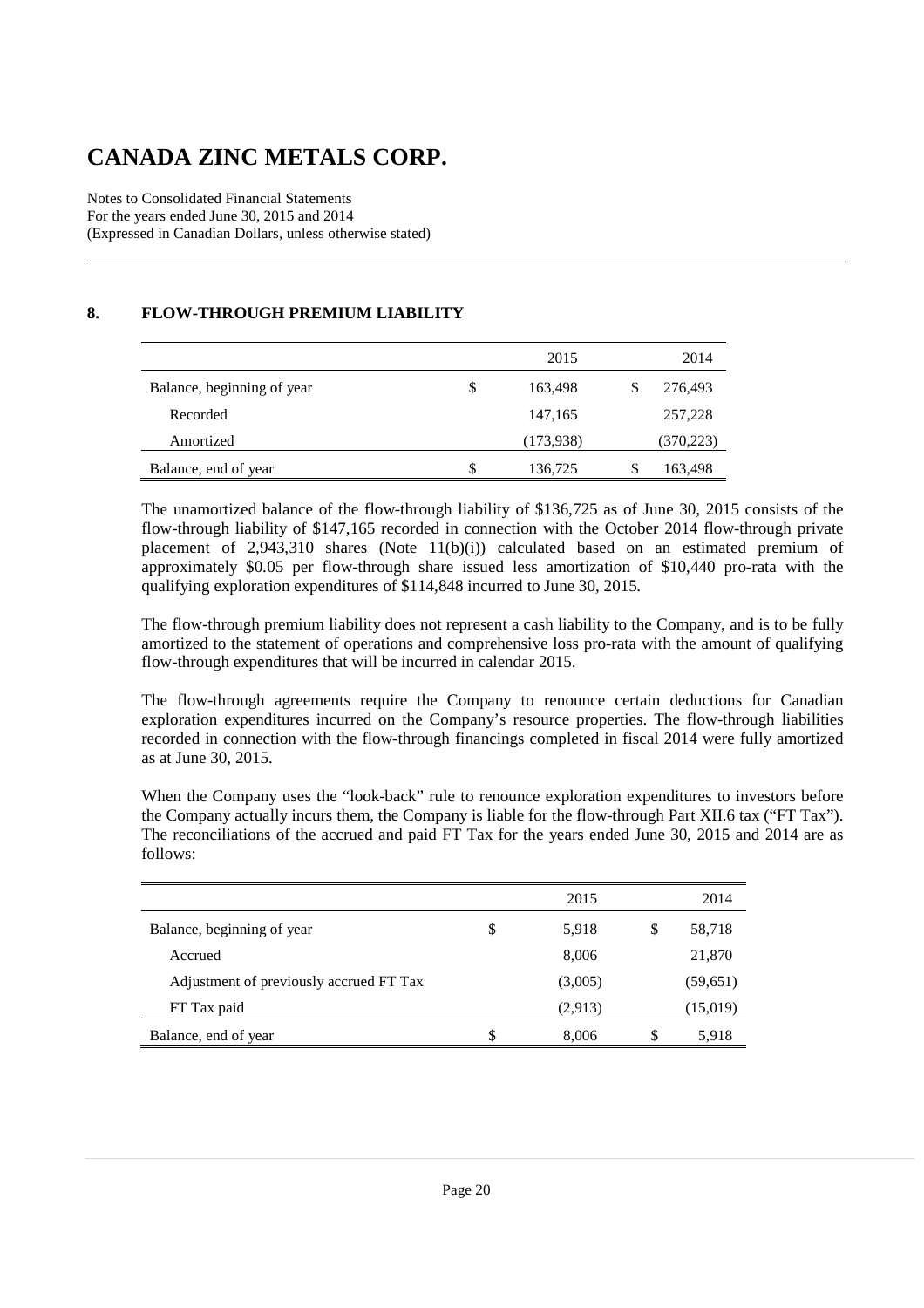Notes to Consolidated Financial Statements For the years ended June 30, 2015 and 2014 (Expressed in Canadian Dollars, unless otherwise stated)

#### **9.EQUIPMENT AND LEASEHOLD IMPROVEMENTS**

|                                                        | Computers<br>and software |               | Office<br>equipment and<br>furniture |              | Office leasehold<br>improvements |     | License (1) |               | Vehicle (1)       |              | Camp<br>equipment<br>and fixtures $(1)$ |               | Camp<br>structures and<br>upgrades (1) |               | Total     |
|--------------------------------------------------------|---------------------------|---------------|--------------------------------------|--------------|----------------------------------|-----|-------------|---------------|-------------------|--------------|-----------------------------------------|---------------|----------------------------------------|---------------|-----------|
| Cost:                                                  |                           |               |                                      |              |                                  |     |             |               |                   |              |                                         |               |                                        |               |           |
| At June 30, 2013                                       | \$<br>18,826              | $\mathcal{S}$ | 15,602                               | \$           | 4,616                            | \$. | 19,000      | <sup>\$</sup> | 37,026            | \$           | 160,158                                 | <sup>\$</sup> | 440,993                                | <sup>\$</sup> | 696,221   |
| Acquisition                                            | 543                       |               |                                      |              |                                  |     |             |               |                   |              | 67,362                                  |               |                                        |               | 67,905    |
| Reclassified from Exploration<br>and Evaluation assets |                           |               |                                      |              |                                  |     |             |               |                   |              | 3,038                                   |               | 33,049                                 |               | 36,087    |
| Write-off                                              | (520)                     |               |                                      |              | -                                |     | -           |               | $\qquad \qquad -$ |              | $\overline{\phantom{0}}$                |               |                                        |               | (520)     |
| At June 30, 2014                                       | 18,849                    |               | 15,602                               |              | 4,616                            |     | 19,000      |               | 37,026            |              | 230,558                                 |               | 474,042                                |               | 799,693   |
| Acquisition                                            | 7,924                     |               | 2,626                                |              |                                  |     |             |               |                   |              | 80,120                                  |               | 180,512                                |               | 271,182   |
| Write-off                                              | (8,556)                   |               |                                      |              |                                  |     |             |               |                   |              |                                         |               |                                        |               | (8,556)   |
| At June 30, 2015                                       | \$<br>18,217              | \$            | 18,228                               | \$           | 4,616                            | \$  | 19,000      | \$            | 37,026            | \$           | 310,678                                 | \$            | 654,554                                |               | 1,062,319 |
| <b>Accumulated depreciation:</b>                       |                           |               |                                      |              |                                  |     |             |               |                   |              |                                         |               |                                        |               |           |
| At June 30, 2013                                       | \$<br>14,514              | \$            | 6,989                                | $\mathbb{S}$ | 1,384                            | \$. | 17.504      | -S            | 20,519            | $\mathbb{S}$ | 96,000                                  | <sup>\$</sup> | 181,306                                | <sup>\$</sup> | 338,216   |
| Depreciation                                           | 2,292                     |               | 1,722                                |              | 924                              |     | 823         |               | 4,952             |              | 23,548                                  |               | 81,704                                 |               | 115,965   |
| Write-off                                              | (143)                     |               |                                      |              |                                  |     |             |               |                   |              |                                         |               |                                        |               | (143)     |
| At June 30, 2014                                       | 16,663                    |               | 8,711                                |              | 2,308                            |     | 18,327      |               | 25,471            |              | 119,548                                 |               | 263,010                                |               | 454,038   |
| Depreciation                                           | 3,768                     |               | 1,641                                |              | 923                              |     | 370         |               | 3,467             |              | 34,256                                  |               | 75,322                                 |               | 119,747   |
| Write-off                                              | (8,245)                   |               |                                      |              | -                                |     |             |               |                   |              |                                         |               |                                        |               | (8,245)   |
| At June 30, 2015                                       | \$<br>12,186              | \$            | 10,352                               | \$           | 3,231                            | \$  | 18,697      | $\mathbb{S}$  | 28,938            | \$           | 153,804                                 | \$            | 338,332                                | \$            | 565,540   |
| Net book value:                                        |                           |               |                                      |              |                                  |     |             |               |                   |              |                                         |               |                                        |               |           |
| At June 30, 2014                                       | \$<br>2,186               | $\mathcal{S}$ | 6,891                                | \$           | 2,308                            | \$  | 673         | \$            | 11,555            | \$           | 111,010                                 | \$            | 211,032                                | \$            | 345,655   |
| At June 30, 2015                                       | \$<br>6,031               | \$            | 7,876                                | \$           | 1,385                            | \$  | 303         | $\mathcal{S}$ | 8,088             | \$           | 156,874                                 | S             | 316,222                                | \$            | 496,779   |

(1) License, vehicles, camp equipment and fixtures and camp upgrades are used for exploration and evaluation activities. Depreciation for these items of \$113,415 for year ended June 30, 2015 (2014 - \$111,027) has been capitalized to exploration and evaluation assets (Note 10). Depreciation of the remaining items of \$6,332 (2014 - \$4,938) has been expensed.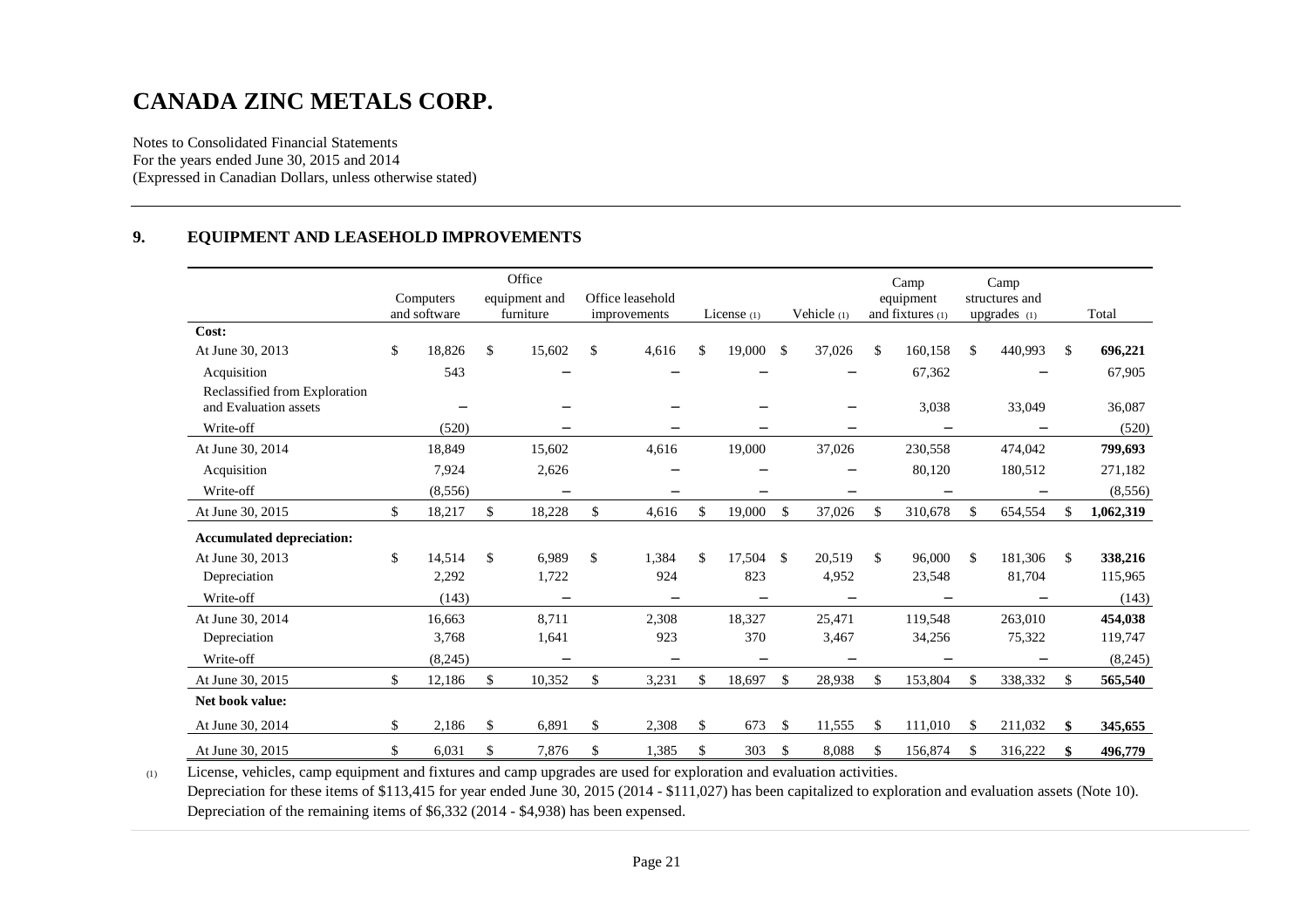Notes to Consolidated Financial Statements For the years ended June 30, 2015 and 2014 (Expressed in Canadian Dollars, unless otherwise stated)

### **10. EXPLORATION AND EVALUATION ASSETS**

Title to exploration and evaluation assets involves certain inherent risks due to the difficulties of determining the validity of certain claims as well as the potential for problems arising from the frequently ambiguous conveyancing history characteristic of many resource claims. The Company has investigated title to all of its exploration and evaluation assets and, to the best of its knowledge, title to all of its claims are in good standing.

### **Akie Property, British Columbia**

The Akie property is the Company's flagship exploration project and is host to the Cardiac Creek SEDEX Zn-Pb-Ag deposit. The Company owns a 100% interest in the Akie property, which resulted from Company expenditures and the acquisition of Ecstall Mining Corporation.

### **Kechika Regional project, British Columbia**

The Kechika Regional project, represented by a series of contiguous property blocks including Pie and Mt. Alcock, extends northwest from the Akie property. The Company owns a 100% interest in these properties, which were acquired during fiscal 2007 and 2008, including the acquisition of Ecstall. The interest in the Mt. Alcock property is subject to a 1.0 % net smelter royalty.

In September 2013, the Company entered into an option agreement (the "Agreement') with Teck Resources Limited ("Teck") that would see Teck acquire up to a 70% interest in the Company's Pie, Cirque East and Yuen properties (the "Property"), three of the 10 regional properties that make up the Kechika Regional Project. The terms of the Agreement were amended on September 23, 2015 to revise the dates on which required exploration expenditures had to be incurred.

The Agreement outlines two options (the "Options") that are subject to certain expenditure requirements as outlined below:

- Under the first Option, Teck can earn an undivided 51% interest in and to the Property by incurring a cumulative aggregate of \$3,500,000 in exploration expenditures on the Property on or before September 30, 2017 (extended to December 31, 2017), with \$500,000 in exploration expenditures to be completed on or before September 30, 2014 (incurred) and \$1,500,000 (amended to \$1,295,000) in cumulative exploration expenditures to be completed on or before September 30, 2015 (extended to December 31, 2015).
- Under the second Option, Teck may elect to acquire an additional 19% interest in the Property for a total of 70% by incurring an additional \$5,000,000 in exploration expenditures (for a total aggregate of \$8,500,000 in exploration expenditures) on the Property on or before September 30, 2019.

Subject to one or more of the Options being exercised, Teck and the Company will form a joint venture to continue with exploration and, if warranted, development of the Property.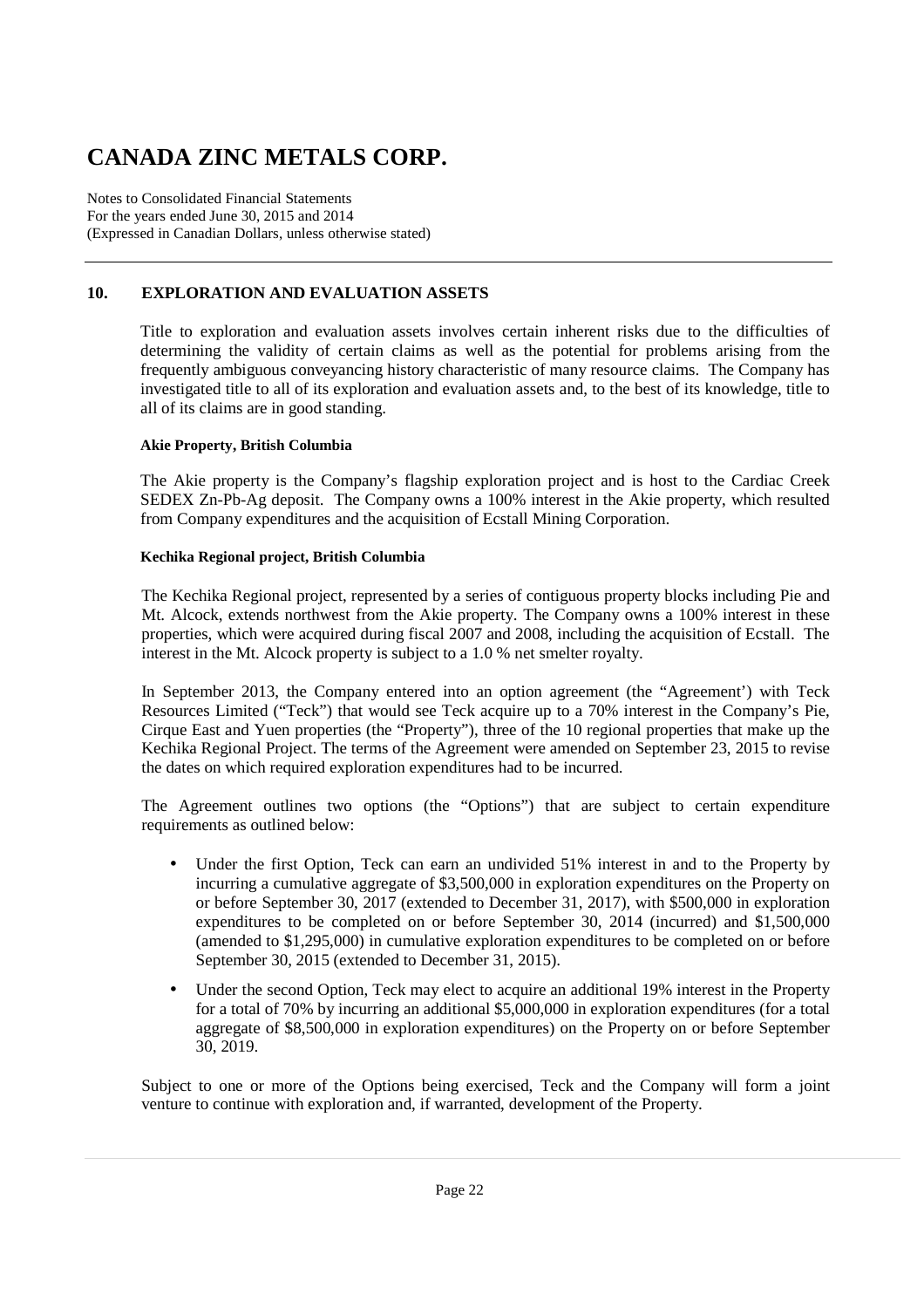Notes to Consolidated Financial Statements For the years ended June 30, 2015 and 2014 (Expressed in Canadian Dollars, unless otherwise stated)

## **10. EXPLORATION AND EVALUATION ASSETS** (cont'd)

Portions of the Property fall within the area of interest provisions of the Teck and Korea Zinc joint venture (the "T-KZ JV") on their adjoining Cirque property. Korea Zinc elected to include the Agreement under the T-KZ JV and delivered Notice of Participation in the Agreement to the Company in November of 2013. Teck and Korea Zinc each hold a 50% interest in the T-KZ JV and , as a result of the Notice of Participation, will share any interest which may be acquired under the Agreement.

|                                                                               | <b>Akie Property</b>         |     | <b>Kechika Regional</b> | <b>Total</b>                          |
|-------------------------------------------------------------------------------|------------------------------|-----|-------------------------|---------------------------------------|
| <b>Acquisition Costs:</b><br>Balance, June 30, 2013<br>Additions<br>Write-off | \$<br>24,175,329<br>(10,088) | \$. | 330,434<br>6,351        | \$<br>24,505,763<br>6,351<br>(10,088) |
| Balance, June 30, 2014 and 2015                                               | \$<br>24, 165, 241           | \$  | 336,785                 | \$<br>24,502,026                      |
| Deferred exploration costs:                                                   |                              |     |                         |                                       |
| Balance, June 30, 2013                                                        | \$<br>34,762,617             | \$. | 3,776,997               | \$<br>38,539,614                      |
| Airborne survey                                                               |                              |     | 189,491                 | 189,491                               |
| Camp equipment, reclassification $1$                                          | (36,087)                     |     |                         | (36,087)                              |
| Camp equipment, depreciation                                                  | 111,027                      |     |                         | 111,027                               |
| Camp supplies, settlement of contract <sup>2</sup>                            | (82, 401)                    |     |                         | (82, 401)                             |
| Drilling                                                                      | 2,510,831                    |     |                         | 2,510,831                             |
| Geochemical sampling                                                          |                              |     | 456,322                 | 456,322                               |
| Geology                                                                       | 45,961                       |     | 40,030                  | 85,991                                |
| Community consultations                                                       | 355,367                      |     |                         | 355,367                               |
| Environmental studies and permit<br>compliance monitoring                     | 102,796                      |     |                         | 102,796                               |
| Less:                                                                         |                              |     |                         |                                       |
| METC <sup>3</sup>                                                             | (170, 349)                   |     |                         | (170, 349)                            |
| Write-off <sup>5</sup>                                                        | (82, 193)                    |     |                         | (82, 193)                             |
| Balance, June 30, 2014                                                        | \$<br>37,517,569             | \$  | 4,462,840               | \$<br>41,980,409                      |

Summary of exploration expenditures incurred on various properties: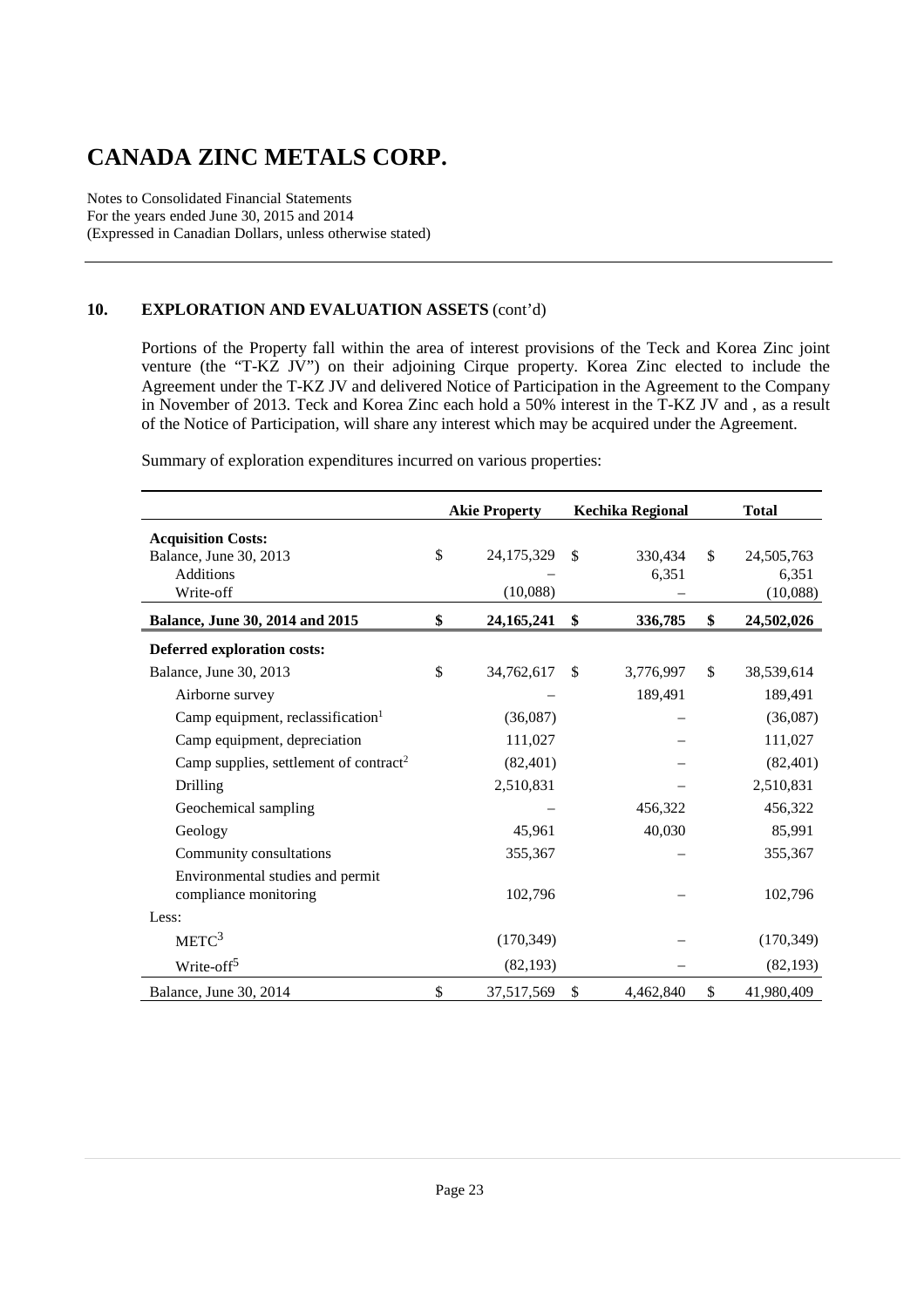Notes to Consolidated Financial Statements For the years ended June 30, 2015 and 2014 (Expressed in Canadian Dollars, unless otherwise stated)

### **10. EXPLORATION AND EVALUATION ASSETS (cont'd)**

|                                                           | <b>Akie Property</b> |              | <b>Kechika Regional</b> |     | Total      |
|-----------------------------------------------------------|----------------------|--------------|-------------------------|-----|------------|
| Balance, June 30, 2014                                    | \$<br>37,517,569     | $\mathbb{S}$ | 4,462,840               | -\$ | 41,980,409 |
| Camp equipment, depreciation (Note 9)                     | 113,415              |              |                         |     | 113,415    |
| Airborne geophysical survey                               | 135,744              |              | 148,407                 |     | 284,151    |
| Camp rental                                               | 82,839               |              |                         |     | 82,839     |
| Drilling                                                  | 957,002              |              |                         |     | 957,002    |
| Geology                                                   | 64,765               |              | 13,183                  |     | 77,948     |
| Community consultations                                   | 223,438              |              |                         |     | 223,438    |
| Environmental studies and permit<br>compliance monitoring | 63,701               |              |                         |     | 63,701     |
| Less:                                                     |                      |              |                         |     |            |
| METC <sup>4</sup>                                         | (44, 175)            |              |                         |     | (44, 175)  |
| <b>Balance, June 30, 2015</b>                             | \$<br>39, 114, 298   | \$           | 4,624,430               | \$  | 43,738,728 |
|                                                           |                      |              |                         |     |            |
| Total June 30, 2014                                       | \$<br>61,682,810     | \$           | 4,799,625               | \$  | 66,482,435 |
| <b>Total June 30, 2015</b>                                | \$<br>63,279,539     | \$           | 4,961,215               | \$  | 68,240,754 |

<sup>1</sup> During the year ended June 30, 2014, the Company determined based on new circumstances that assets previously recorded as exploration and evaluation assets were to be reclassified as equipment and leasehold improvements due to the ability to use these assets for multiple purposes. As a result, a cost base of \$36,087 was reclassified to equipment and leasehold improvements and depreciation of \$18,325 capitalized to exploration and evaluation assets.

<sup>2</sup>During the year ended June 30, 2014, the Company signed a mutual release agreement with a former exploration vendor. As a result, the Company paid \$55,000 in cash and transferred \$82,401 worth of previously purchased supplies.

<sup>3</sup>The Company applies for the 20% British Columbia Mining Exploration Tax Credit ("METC") and the enhanced tax credit of an additional 10% for Mountain Pine Beetle affected areas, on qualified mining exploration costs incurred.

 During the year ended June 30, 2014, the Company applied for METC of \$296,846 on qualified exploration expenditures incurred in fiscal 2013. The amount was recorded as METC recoverable and received subsequent to June 30, 2014. In addition, as a result of the CRA's assessment of the Company's METC applications for fiscal 2011 and 2012, the Company recorded METC adjustments of \$40,743 and \$85,754, respectively, and received a METC refund of \$699,606 for those years.

<sup>4</sup>During the year ended June 30, 2015, the Company received a METC refund of \$44,175 for exploration expenditures incurred in fiscal 2014 in excess of the amounts renounced to flow-through investors.

<sup>5</sup>During the year ended June 30, 2014, the Company forfeited the Parrish claims (seven contiguous mineral claims located west of the Company's exploration camp on the Akie property) and wrote-off acquisition and exploration costs incurred on these claims of \$92,281.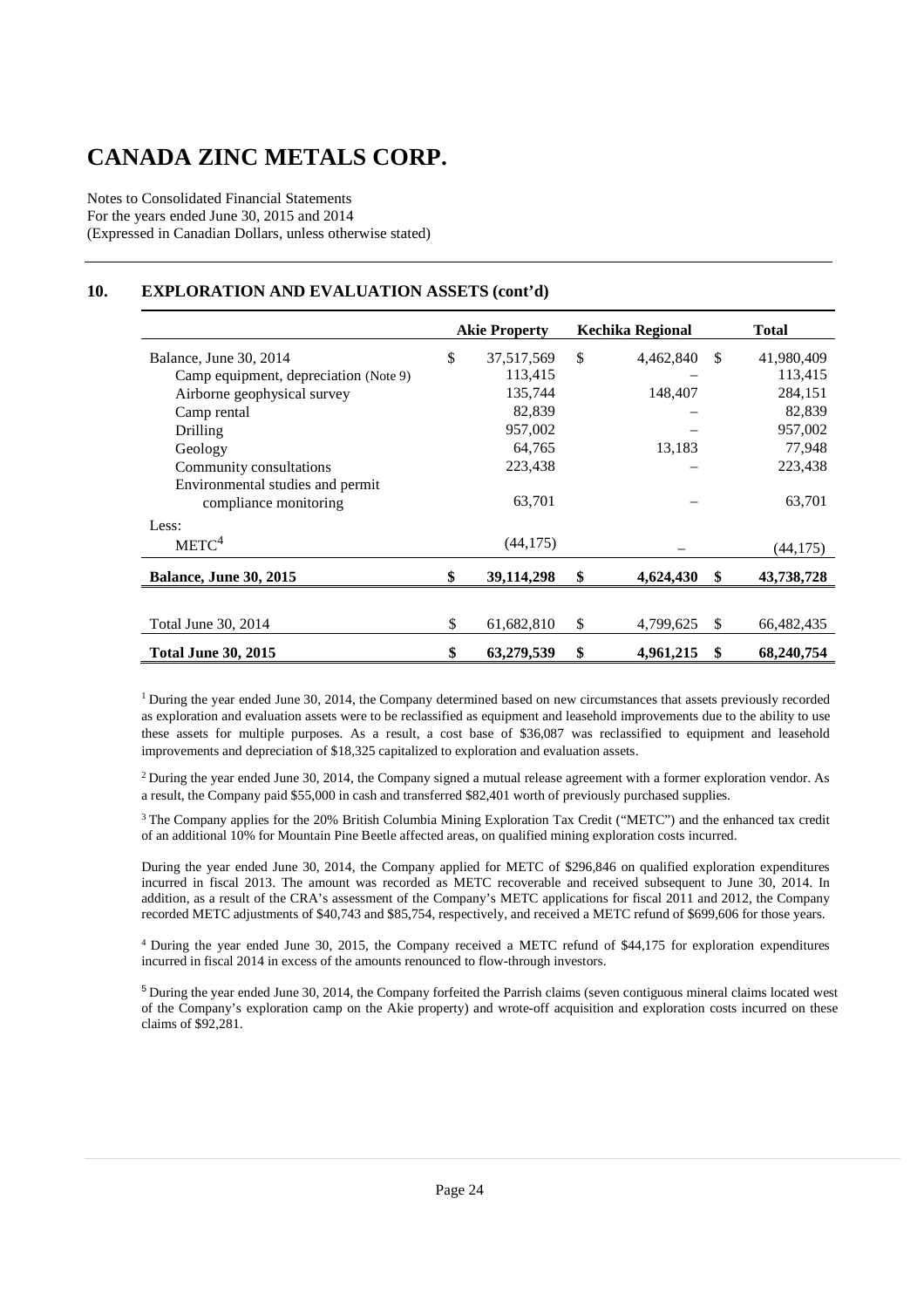Notes to Consolidated Financial Statements For the years ended June 30, 2015 and 2014 (Expressed in Canadian Dollars, unless otherwise stated)

### **11. CAPITAL STOCK AND RESERVES**

### **(a) Authorized**

Unlimited common shares without par value

### **(b) Issued and outstanding**

During the year ended June 30, 2015:

- (i) the Company completed a flow-through private placement of 2,943,310 flow-through shares at a price of \$0.55 per share for gross proceeds of \$1,618,821. A flow-through premium liability of \$147,165 was recorded in connection with this private placement (Note 8);
- (ii) the Company also completed a non-flow-through private placement of 580,750 units at a price of \$0.50 per unit for gross proceeds of \$290,375. Each unit consisted of one common share and one-half share purchase warrant of the Company. Each whole warrant entitles the holder to purchase one additional common share at a price of \$0.75 for a period of 12 months from closing;
- (iii) the Company paid an aggregate finder's fee of \$82,622 and incurred regulatory filing fees and other expenses of \$13,713 in connection with the private placements completed during the year;
- (iv) 200,000 share options were exercised at a price of \$0.40 per share, and 200,000 common shares were issued for total proceeds of \$80,000. In addition, a reallocation of \$63,169 from reserves to capital stock was recorded on the exercise of these options. This amount constitutes the fair value of options recorded at the original grant date;
- (v) the Company received TSXV approval for its new Normal Course Issuer Bid ("NCIB") application to purchase at market price up to 7,441,968 common shares, being approximately 5% of the Company's issued and outstanding common shares through the facilities of the TSXV. The bid commenced on August 1, 2014 and will stay open for another 12 months;
- (vi) the Company repurchased 147,500 of its common shares under the NCIB for total consideration of \$50,703 at a weighted average price of \$0.34 per share; and
- (vii) 117,000 common shares repurchased under the NCIB, of which 114,500 common shares were repurchased in fiscal 2014, were cancelled and returned to the Company's treasury in July 2014. Upon the cancellation, \$75,341 was recorded as a reduction to capital stock for the assigned value of the shares, and \$36,859 was allocated to reserves.

During the year ended June 30, 2014:

(viii) the Company completed a private placement with Teck issuing 1,250,000 units of the Company at a price of \$0.40 per unit, resulting in a total subscription of \$500,000. Each unit consisted of one common share and one share purchase warrant that will entitle Teck to purchase one additional common share of the Company within 24 months at a price of \$0.40 per share. The Company paid \$3,250 in regulatory filing fees in connection with the private placement;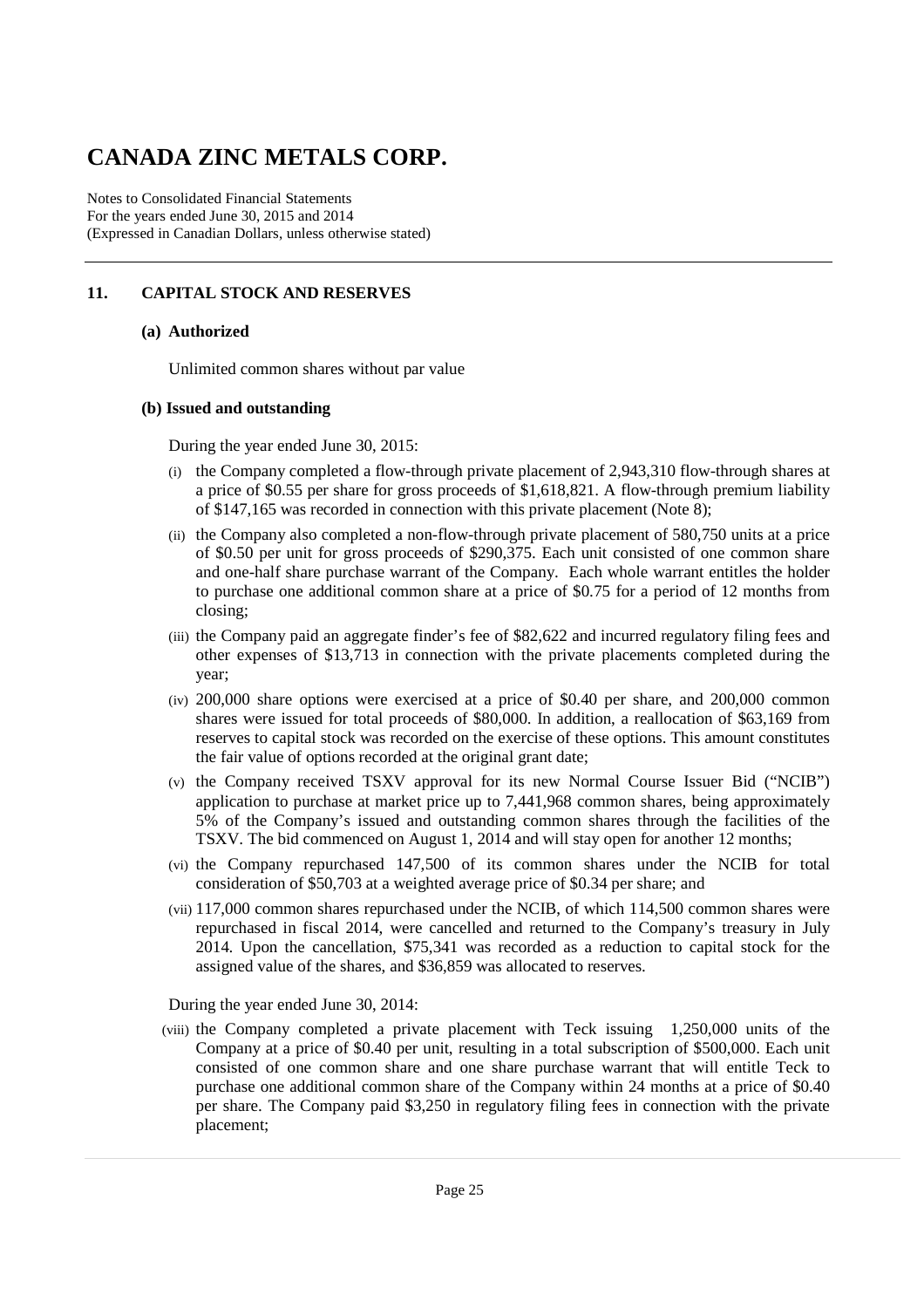Notes to Consolidated Financial Statements For the years ended June 30, 2015 and 2014 (Expressed in Canadian Dollars, unless otherwise stated)

### **11. CAPITAL STOCK AND RESERVES** (cont'd)

#### **(b) Issued and outstanding** (cont'd)

The proceeds from the issue of units were allocated to capital stock based on the fair value of the common shares, which was estimated at \$288,750. The residual value attributable to the warrants attached to the units was \$211,250, or \$0.169 per share. The Company recorded the residual value in equity reserves (Note 11(e)) until the warrants are exercised or expired unexercised;

- (ix) the Company completed a flow-through private placement of 2,112,600 shares at a price of \$0.40 per common share for gross proceeds of \$845,040. The Company paid a finder's fee of \$33,802 and incurred regulatory filing fees and other expenses of \$6,075 in connection with the private placement. A flow-through premium liability of \$126,756 was recorded in connection with this transaction (Note 8);
- (x) the Company completed a flow-through private placement of 1,739,630 shares at a price of \$0.575 per common share for gross proceeds of \$1,000,287. The Company paid a finder's fee of \$40,011 and incurred regulatory filing fees and other expenses of \$6,052 in connection with the private placement. A flow-through premium liability of \$130,472 was recorded in connection with this transaction (Note 8);
- (xi) the Company completed a non flow-through private placement of 200,000 units at a price of \$0.50 per unit for gross proceeds of \$100,000. Each unit consists of one common share and one-half share purchase warrant of the Company. Each whole warrant entitles the holder to purchase one additional common share at a price of \$0.75 for a period of 18 months from closing. The Company paid a finder's fee of \$4,000 and incurred regulatory filing fees and other expenses of \$1,350 in connection with the private placement;
- (xii) 1,355,000 share options were exercised at a weighted average price of \$0.30 per share, and 1,355,000 common shares were issued for total proceeds of \$400,050. In addition, a reallocation of \$566,950 from reserves to capital stock was recorded on the exercise of these options. This amount constitutes the fair value of options recorded at the original grant date and on subsequent re-pricing; and
- (xiii)the Company repurchased under its NCIB 114,500 of its common shares for total consideration of \$37,652 at a weighted average price of \$0.33 per share, all of which were held in the Company's treasury at June 30, 2014.

#### **(c) Share options**

The Company has adopted a 20% fixed share option plan whereby the Company has reserved 20,557,283 common shares under the plan. The term of any options granted under the plan is fixed by the Board of Directors and may not exceed ten years from date of grant.

 The number of options granted to a consultant in a 12 month period must not exceed 2% of the issued shares of the Issuer from the date of grant. Options issued to consultants performing investor relations activities must vest in stages over 12 months with no more than 1/4 of the options vesting in any three month period. Share options granted to directors, officers and employees of the Company vest immediately.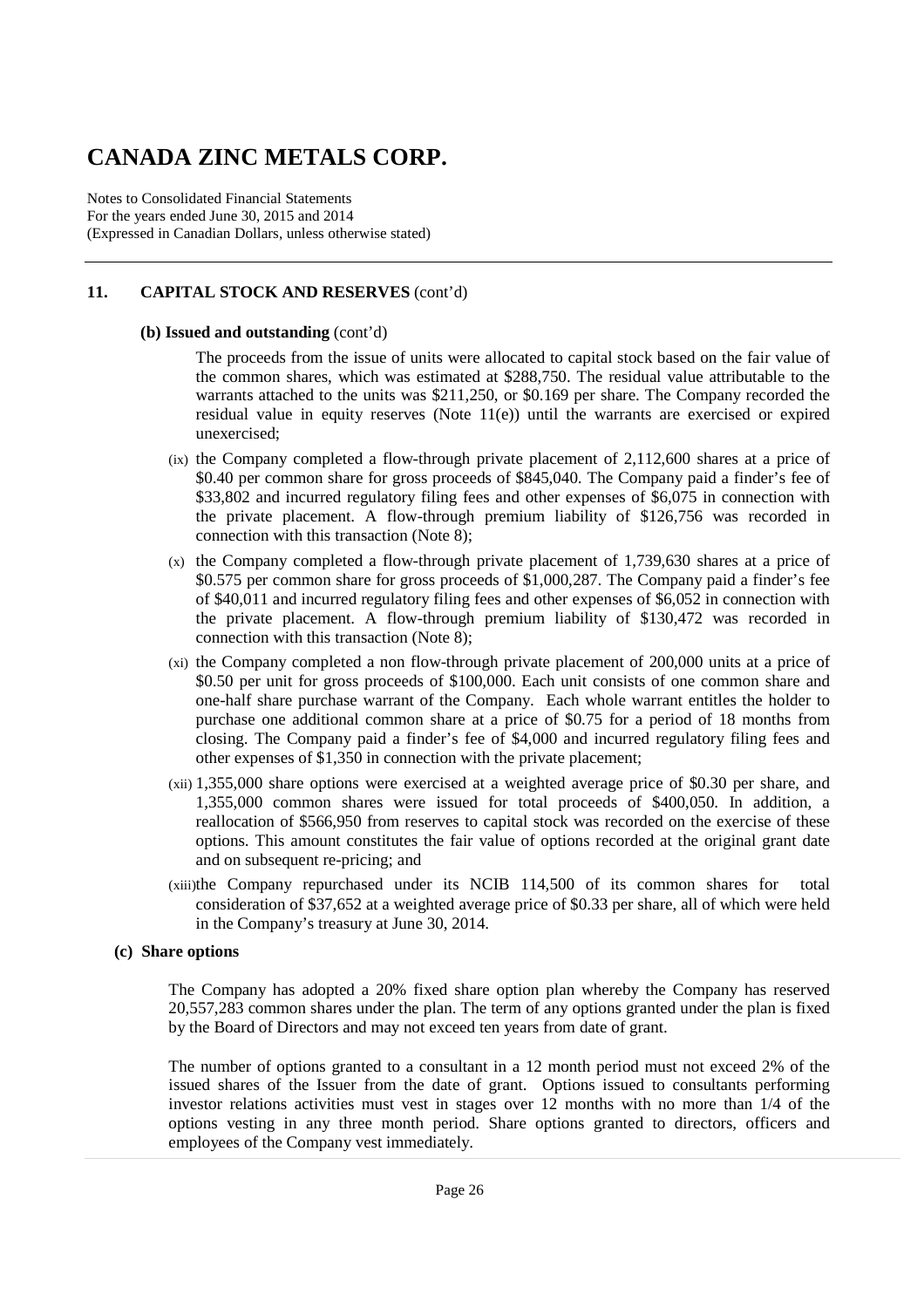Notes to Consolidated Financial Statements For the years ended June 30, 2015 and 2014 (Expressed in Canadian Dollars, unless otherwise stated)

### **11. CAPITAL STOCK AND RESERVES** (cont'd)

#### **(c) Share options** (cont'd)

Share option transactions and the number of share options outstanding are summarized as follows:

|                            | Options<br>Outstanding | Weighted<br>Average<br><b>Exercise Price</b> |
|----------------------------|------------------------|----------------------------------------------|
| Outstanding, June 30, 2013 | 7,147,500              | 0.49                                         |
| Granted                    | 2,340,000              | 0.38                                         |
| Exercised                  | (1,355,000)            | (0.30)                                       |
| Expired                    | (125,000)              | (0.25)                                       |
| Outstanding, June 30, 2014 | 8,007,500              | 0.49                                         |
| Granted                    | 3,785,000              | 0.23                                         |
| Exercised                  | (200,000)              | 0.40                                         |
| Expired/cancelled          | (970,000)              | 0.45                                         |
| Outstanding, June 30, 2015 | 10,622,500             | 0.39                                         |

Share options outstanding and exercisable at June 30, 2015 are summarized as follows:

|            |          |                         | Remaining       | Number of   |
|------------|----------|-------------------------|-----------------|-------------|
| Number of  | Exercise |                         | Life of Options | Options     |
| Options    | Price    | <b>Expiry Date</b>      | (Years)         | Exercisable |
| 130,000    | \$ 0.70  | November 14, 2016 $(*)$ | 1.38            | 130,000     |
| 200,000    | \$1.05   | February 11, 2018 (*)   | 2.62            | 200,000     |
| 95,000     | \$0.23   | February 11, 2018       | 2.62            | 95,000      |
| 270,000    | \$ 0.25  | October 31, 2018        | 3.34            | 270,000     |
| 330,000    | \$ 0.40  | October 9, 2019 (*)     | 4.28            | 330,000     |
| 440,000    | \$0.41   | October 13, 2016 $(*)$  | 1.29            | 440,000     |
| 1,175,000  | \$0.63   | January 15, 2020 (*)    | 4.55            | 1,175,000   |
| 30,000     | \$0.23   | January 15, 2020        | 4.55            | 30,000      |
| 375,000    | \$ 0.50  | November 8, 2020 (*)    | 5.36            | 375,000     |
| 42,500     | \$0.23   | November 8, 2020        | 5.36            | 42,500      |
| 1,425,000  | \$ 0.55  | November 24, 2020 (*)   | 5.41            | 1,425,000   |
| 5,000      | \$ 0.23  | November 24, 2020       | 5.41            | 5,000       |
| 1,720,000  | \$0.39   | December 27, 2023 (*)   | 8.50            | 1,720,000   |
| 600,000    | \$0.35   | June 16, 2021           | 5.97            | 600,000     |
| 3,785,000  | \$0.23   | April 10, 2025          | 9.79            | 3,785,000   |
| 10,622,500 | \$0.39   |                         | 7.02            | 10,622,500  |

\* Subsequent to June 30, 2015, an aggregate of 3,365,000 previously granted stock options were voluntarily surrendered by directors, officers and consultants of the Company (Note 18 (e))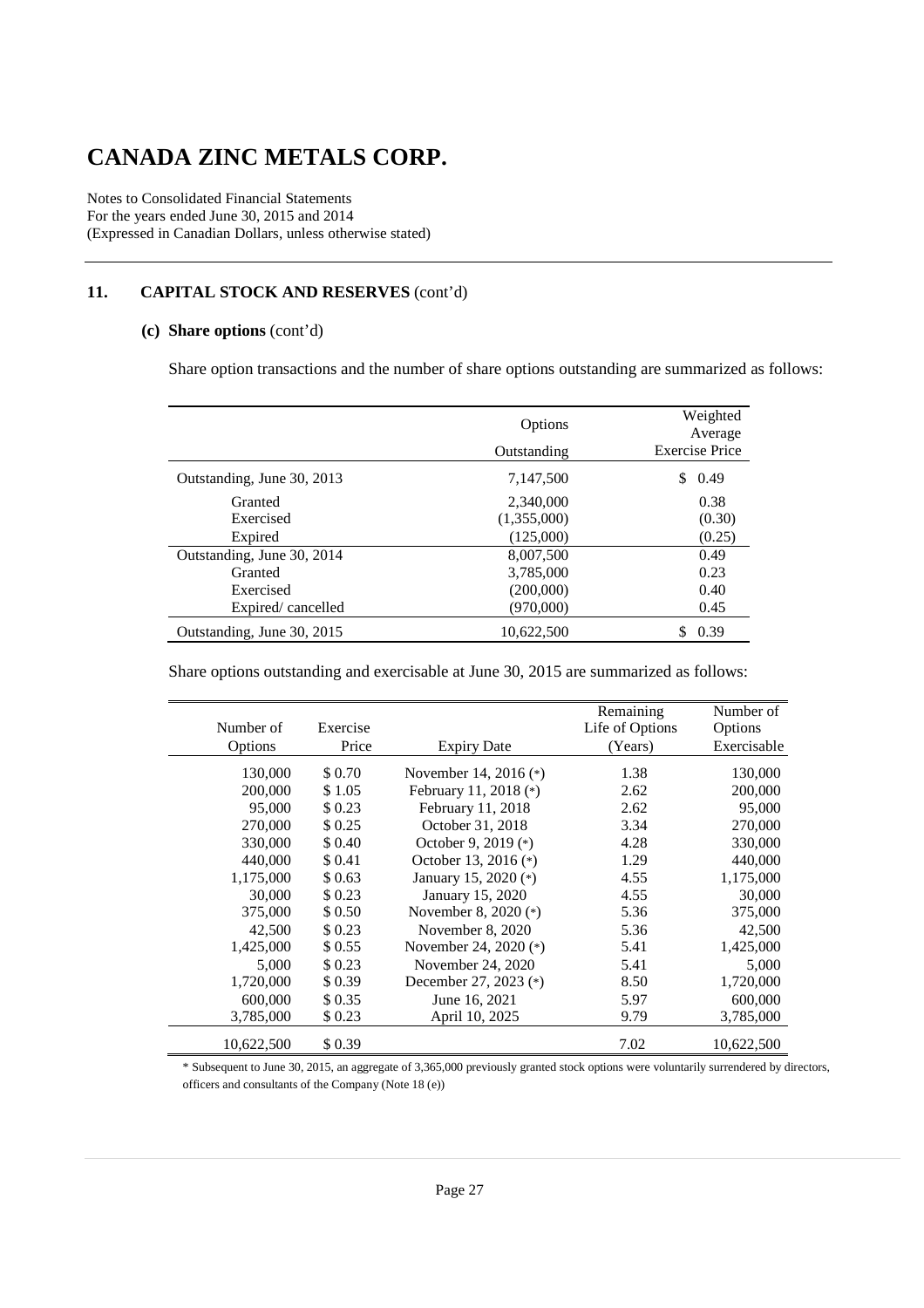Notes to Consolidated Financial Statements For the years ended June 30, 2015 and 2014 (Expressed in Canadian Dollars, unless otherwise stated)

### **11. CAPITAL STOCK AND RESERVES** (cont'd)

### **(c) Share options** (cont'd)

During the year ended June 30, 2015, the Company recorded share-based compensation expense of \$730,007 (2014 – \$714,058) for 3,785,000 share options granted during the year and vested portion of share options granted in prior years.

During the year ended June 30, 2015, the Company also re-priced previously granted stock options to a number of employees to acquire 172,500 common shares at a price between \$0.53 per share and \$1.05 per share, expiring between February 11, 2018 and November 24, 2020, to \$0.23 per share. The Company recorded \$10,914 (2014 - \$Nil) in additional share-based compensation expense in connection with the re-pricing.

The Company uses the Black-Scholes option pricing model to calculate the fair value of stock options granted. The Black-Scholes model was developed for use in estimating the fair value of traded options that have no vesting restrictions. The model requires management to make estimates, which are subjective and may not be representative of actual results. Changes in assumptions can materially affect estimates of fair values. The following weighted average assumptions were used to estimate the following weighted average grant date fair values:

|                                        | 2015             | 2015            | 2014            |
|----------------------------------------|------------------|-----------------|-----------------|
|                                        | Options modified | Options granted | Options granted |
| Number of options                      | 172,500          | 3,785,000       | 2,340,000       |
| Risk free interest rate                | 0.68%            | 1.03%           | 2.31%           |
| Expected dividend yield                | 0%               | 0%              | 0%              |
| Stock price volatility                 | 70%              | 80%             | 82%             |
| Expected life of options               | 3.88 years       | 10 years        | 9.23 years      |
| Weighted average fair value of options | \$0.06           | \$0.19          | \$0.31          |
| Forfeiture                             | 0%               | 0%              | 0%              |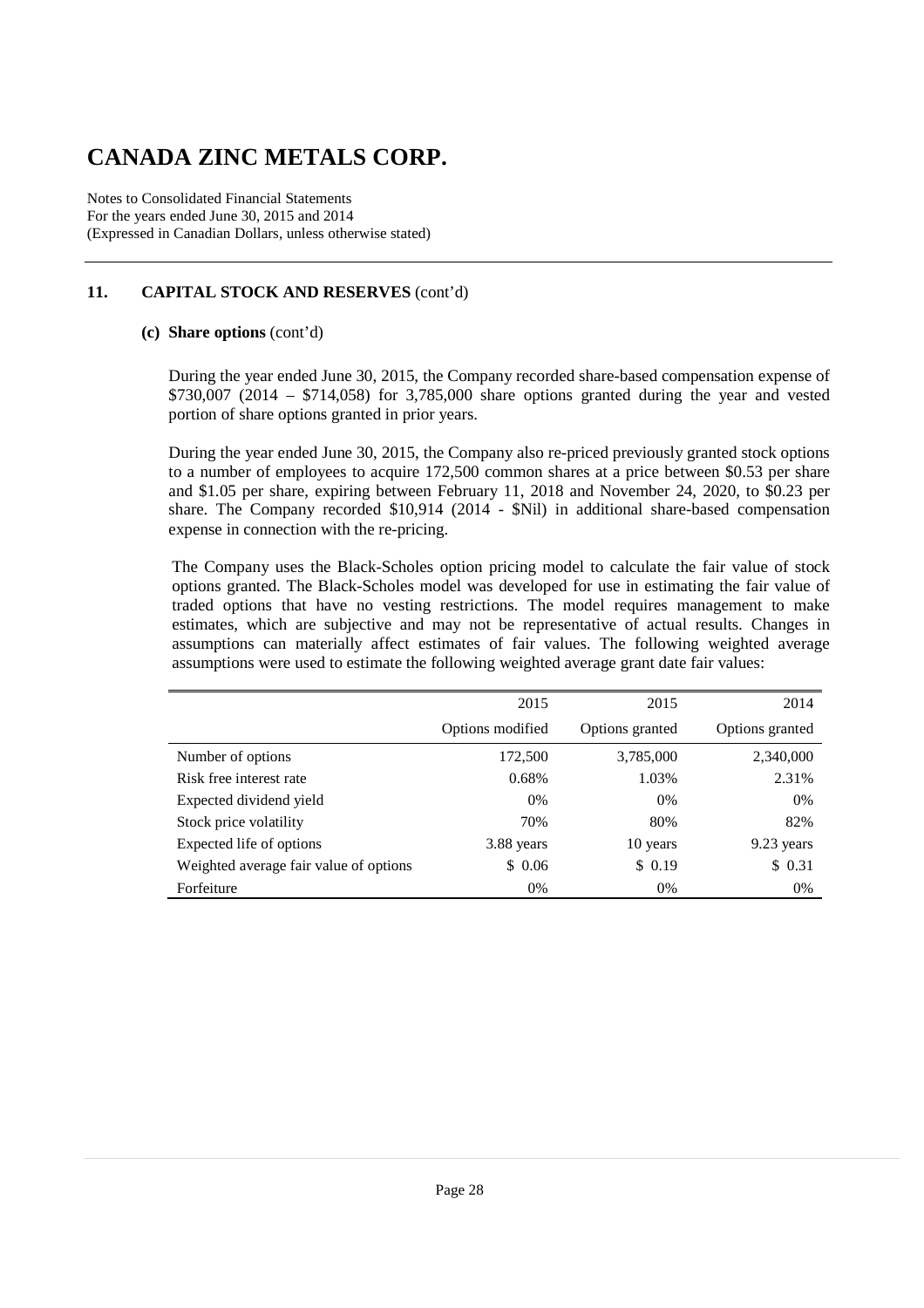Notes to Consolidated Financial Statements For the years ended June 30, 2015 and 2014 (Expressed in Canadian Dollars, unless otherwise stated)

### **11. CAPITAL STOCK AND RESERVES** (cont'd)

#### **(d) Warrants**

Share purchase warrants transactions and warrants outstanding are summarized as follows:

|                             | <b>Warrants</b><br>Outstanding | <b>Weighted Average</b><br><b>Exercise Price</b> |
|-----------------------------|--------------------------------|--------------------------------------------------|
| Balance, June 30, 2013      | 3,750,000                      | 0.60<br>S                                        |
| Issued                      | 1,350,000                      | 0.43                                             |
| Expired                     | (3,750,000)                    | 0.60                                             |
| Balance, June 30, 2014      | 1,350,000                      | 0.43                                             |
| Issued (Note 11 $(b)(ii)$ ) | 290,375                        | 0.75                                             |
| Balance, June 30, 2015      | 1,640,375                      | 0.48                                             |

The following table summarizes the warrants outstanding at June 30, 2015:

| Number of Warrants | <b>Exercise Price</b> | <b>Expiry Date</b>    |
|--------------------|-----------------------|-----------------------|
| 1,250,000          | \$0.40                | September 16, $2015*$ |
| 100,000            | \$0.75                | August 27, 2015**     |
| 290,375            | \$0.75                | October 9, 2015**     |
| 1,640,375          |                       |                       |
|                    |                       |                       |

\* Subsequent to June 30, 2015, the expiry date of these warrants was extended to September 16, 2017 (Note 18 (d))

\*\* Warrants expired unexercised subsequent to June 30, 2015

#### **(e) Reserves**

|                                                                   |            | Options and     |             |                 |                  |
|-------------------------------------------------------------------|------------|-----------------|-------------|-----------------|------------------|
|                                                                   |            | agent           | Finance     | Treasury        |                  |
|                                                                   | Note       | warrants        | warrants    | shares          | Total            |
| Balance, June 30, 2013                                            |            | \$<br>8,641,749 | \$1,993,026 | 1,296,476<br>S  | 11,931,251<br>\$ |
| Exercise of options                                               |            | (566,950)       |             |                 | (566, 950)       |
| Share-based compensation                                          |            | 714,058         |             |                 | 714,058          |
| Residual value of warrants<br>attached to units issued to<br>Teck |            |                 | 211,250     |                 | 211,250          |
| Balance, June 30, 2014                                            |            | 8,788,857       | 2, 204, 276 | 1,296,476       | 12,289,609       |
| Exercise of options                                               | 11(b)(iv)  | (63,169)        |             |                 | (63,169)         |
| Share-based compensation                                          | 11(c)      | 740,921         |             |                 | 740,921          |
| Cancellation of treasury shares                                   | 11(b)(vii) |                 |             | 36,859          | 36,859           |
| Balance, June 30, 2015                                            |            | \$9,466,609     | \$2,204,276 | 1,333,335<br>\$ | 13,004,220<br>S. |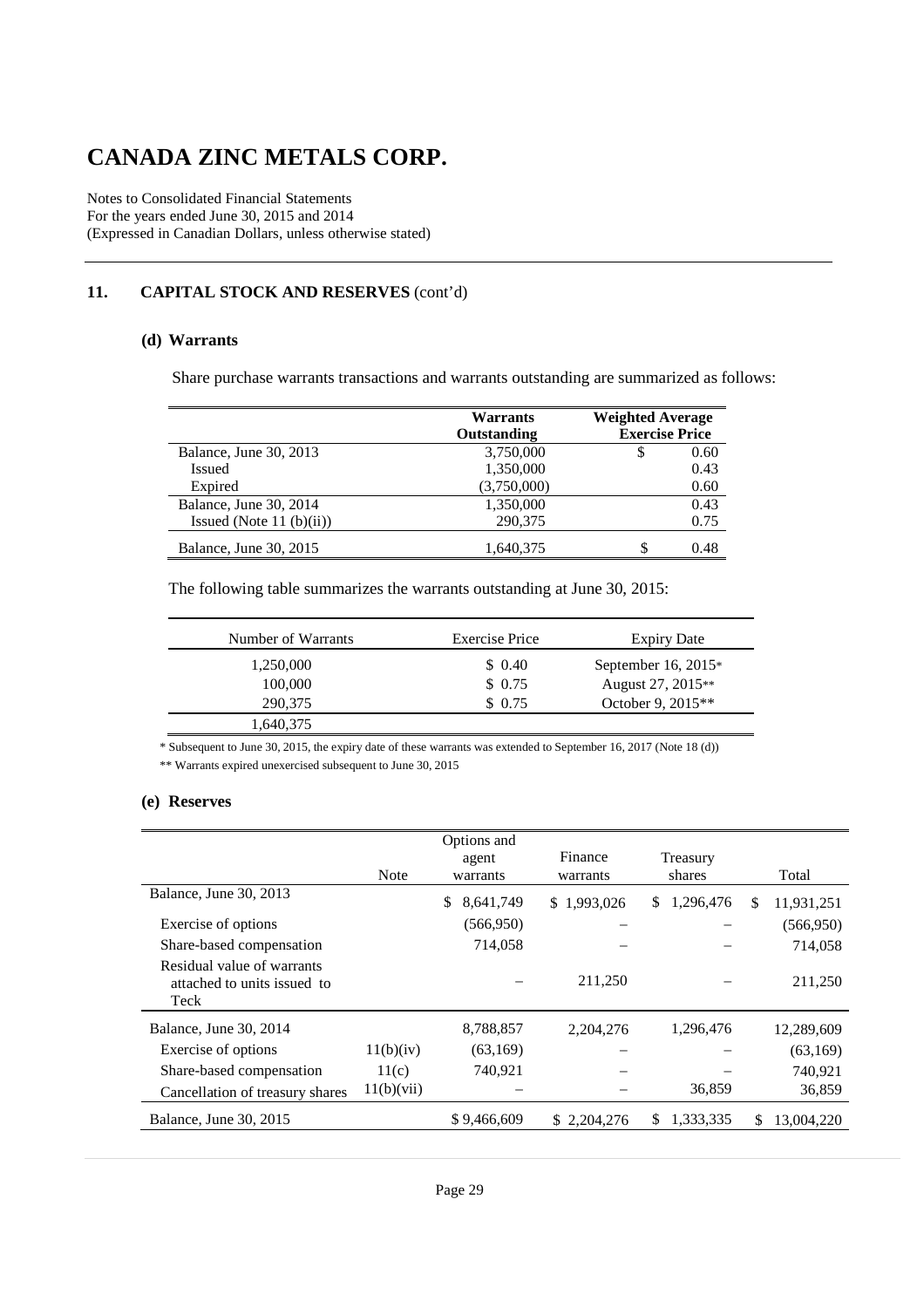Notes to Consolidated Financial Statements For the years ended June 30, 2015 and 2014 (Expressed in Canadian Dollars, unless otherwise stated)

## **12. INCOME TAXES**

A reconciliation of current income taxes at statutory rates with the reported taxes is as follows:

|                                                                                      | 2015              |     | 2014        |
|--------------------------------------------------------------------------------------|-------------------|-----|-------------|
|                                                                                      |                   |     |             |
| Net loss before income taxes                                                         | \$<br>(2,337,398) | \$  | (2,333,934) |
|                                                                                      |                   |     |             |
| Expected income tax recovery at statutory tax rates                                  | \$<br>(608,000)   | \$. | (607,000)   |
| Non-deductible expenditures                                                          | 198,000           |     | 197,000     |
| Impact of future income tax rates applied versus current<br>statutory rate and other | (68,000)          |     | 33,000      |
| Impact of flow through shares                                                        | 306,000           |     | 810,000     |
| Share issue costs                                                                    | (25,000)          |     | (35,000)    |
| Change in unrecognized deductible temporary differences                              | (46,000)          |     | (409,000)   |
| <b>Total deferred tax recovery</b>                                                   | \$<br>(243.000)   | S   | (11.000)    |

Deferred tax expense (recovery) comprises the following:

|                                                            | Note | 2015      |              | 2014      |
|------------------------------------------------------------|------|-----------|--------------|-----------|
| Deferred tax expense on change in                          |      |           |              |           |
| unrecognized deductible temporary<br>differences and other | 12   | (243,000) | <sup>S</sup> | 359,000   |
| Deferred tax recovery on amortization of                   |      |           |              |           |
| flow-through premium liability                             |      | (173,938) |              | (370,223) |
| <b>Total deferred tax recovery</b>                         |      | (416,938) | \$           | (11,223   |

The significant components of the Company's deferred tax assets and liabilities are as follows:

| Deferred tax assets (liabilities)   |    | 2015        |     | 2014        |
|-------------------------------------|----|-------------|-----|-------------|
|                                     |    |             |     |             |
| Exploration and evaluation assets   | \$ | (6,951,000) | \$. | (6,597,000) |
| Share issue costs                   |    | 49,000      |     | 53,000      |
| Allowable capital losses            |    | 9,000       |     | 9,000       |
| Non-capital losses                  |    | 4,117,000   |     | 3,738,000   |
| Capital assets                      |    | 160,000     |     | 128,000     |
| Marketable securities               |    | 215,000     |     | 183,000     |
| Investment tax credits              |    | 523,000     |     | 366,000     |
| Total deferred income tax liability | S  | (1,878,000) | S   | (2,120,000) |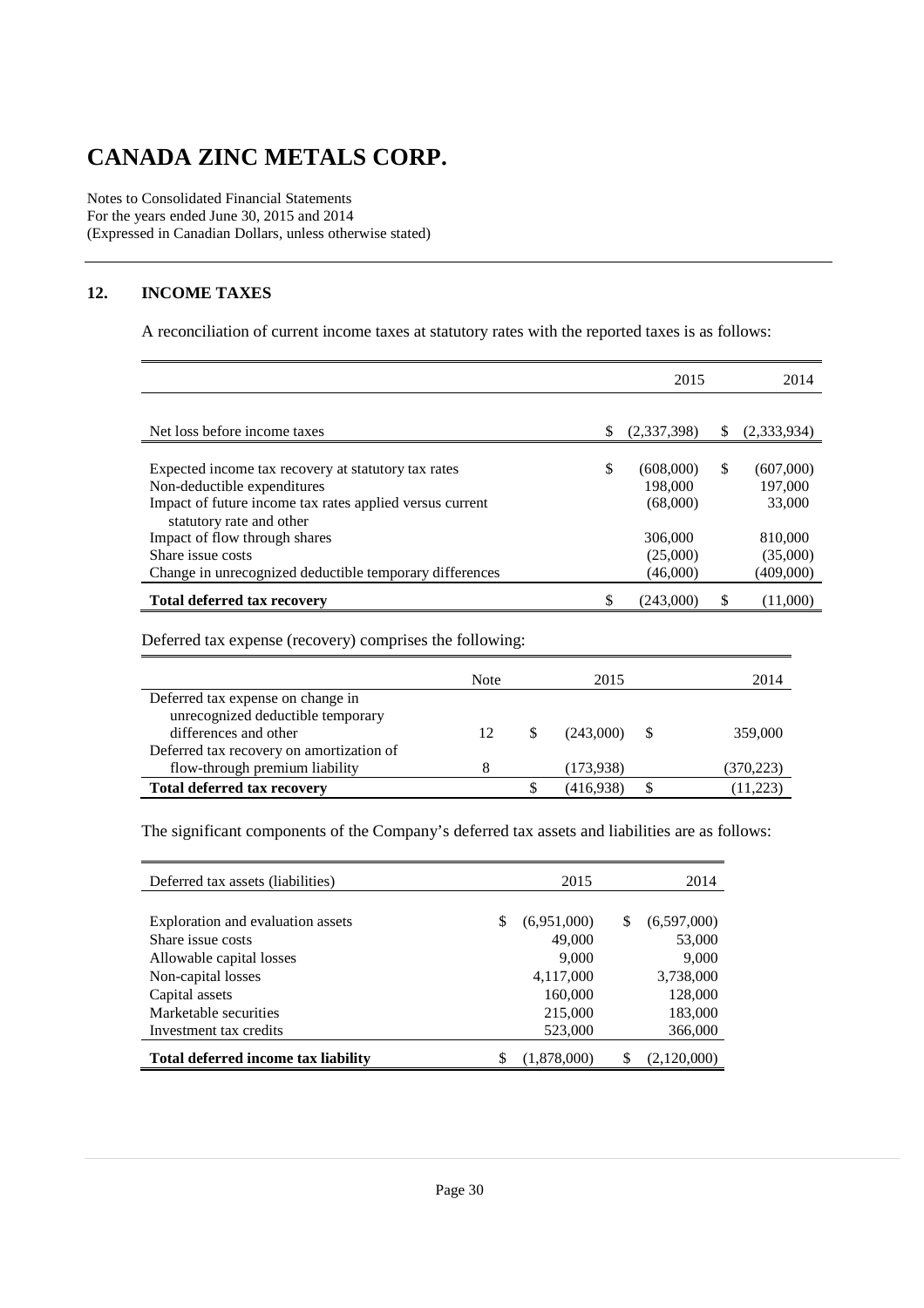Notes to Consolidated Financial Statements For the years ended June 30, 2015 and 2014 (Expressed in Canadian Dollars, unless otherwise stated)

### **12. INCOME TAXES** (cont'd)

Significant components of deductible and taxable temporary differences, unused tax losses and unused tax credits that have not been included on the statement of financial position are as follows:

|                                | 2015      | Expiry dates | 2014      | Expiry dates |
|--------------------------------|-----------|--------------|-----------|--------------|
| Non-capital loss carry forward | 2,232,000 | 2016 to 2035 | 2.408,000 | 2015 to 2034 |
| Capital assets                 | 32,000    | No expiry    | 32,000    | No expiry    |

During the year ended June 30, 2015, the Company issued  $2,943,310$  ( $2014 - 3,852,230$ ) flow-through common shares for gross proceeds of \$1,618,821 (2014 - \$1,845,327). The flow-through agreements require the Company to renounce certain deductions for Canadian exploration expenditures incurred on the Company's resource properties. The Company renounced the February 2014 and October 2014 subscriptions of \$2,619,108 to the flow-through shareholders under the "look-back rule" for the 2014 calendar year, and spent the proceeds of the above flow-through financings on eligible exploration expenditures for the airborne survey and drilling programs (Note 10).

### **13. SUPPLEMENTAL DISCLOSURE WITH RESPECT TO CASH FLOWS**

|                                          | 2015 | 2014 |
|------------------------------------------|------|------|
| Cash paid during the year for interest   |      |      |
| Cash paid during the year for income tax |      |      |

Significant non-cash transactions for the years ended June 30, 2015 and 2014 included:

- exploration and evaluation assets of \$443,944 (2014 \$605,701) in accounts payable;
- equipment and leasehold improvements of \$52,032 (2014 \$Nil) in accounts payable;
- reduction in exploration and evaluation assets of \$44,175 (2014 \$296,846) in METC recoverable (Note 10);
- increase in exploration and evaluation assets of \$Nil (2014 \$85,754) due to the CRA's adjustment of the 2012 METC claim (Note 10);
- depreciation of camp equipment and upgrades of \$113,415 (2013 \$111,027) included in exploration and evaluation assets (Note 9);
- reduction in exploration and evaluation assets of \$Nil (2014 \$36,087) on reclassification to equipment and leasehold improvements (Note 10);
- an allocation of  $Nil$  (2014  $$211,250$ ) from capital stock to equity reserves on the issuance of common shares to Teck (Note 11(b));
- an allocation of \$147,165 (2014 \$257,228) from capital stock to flow-through premium liability on the issuance of the flow-through shares (Note 8);
- an allocation of \$63,169 (2014 \$566,950) from reserves to capital stock upon the exercise of stock options (Note 11(b)); and
- unrealized loss of  $$249,699$  (2014  $$805,797$ ) on marketable securities due to changes in fair value, which was allocated to accumulated other comprehensive loss (Note 4).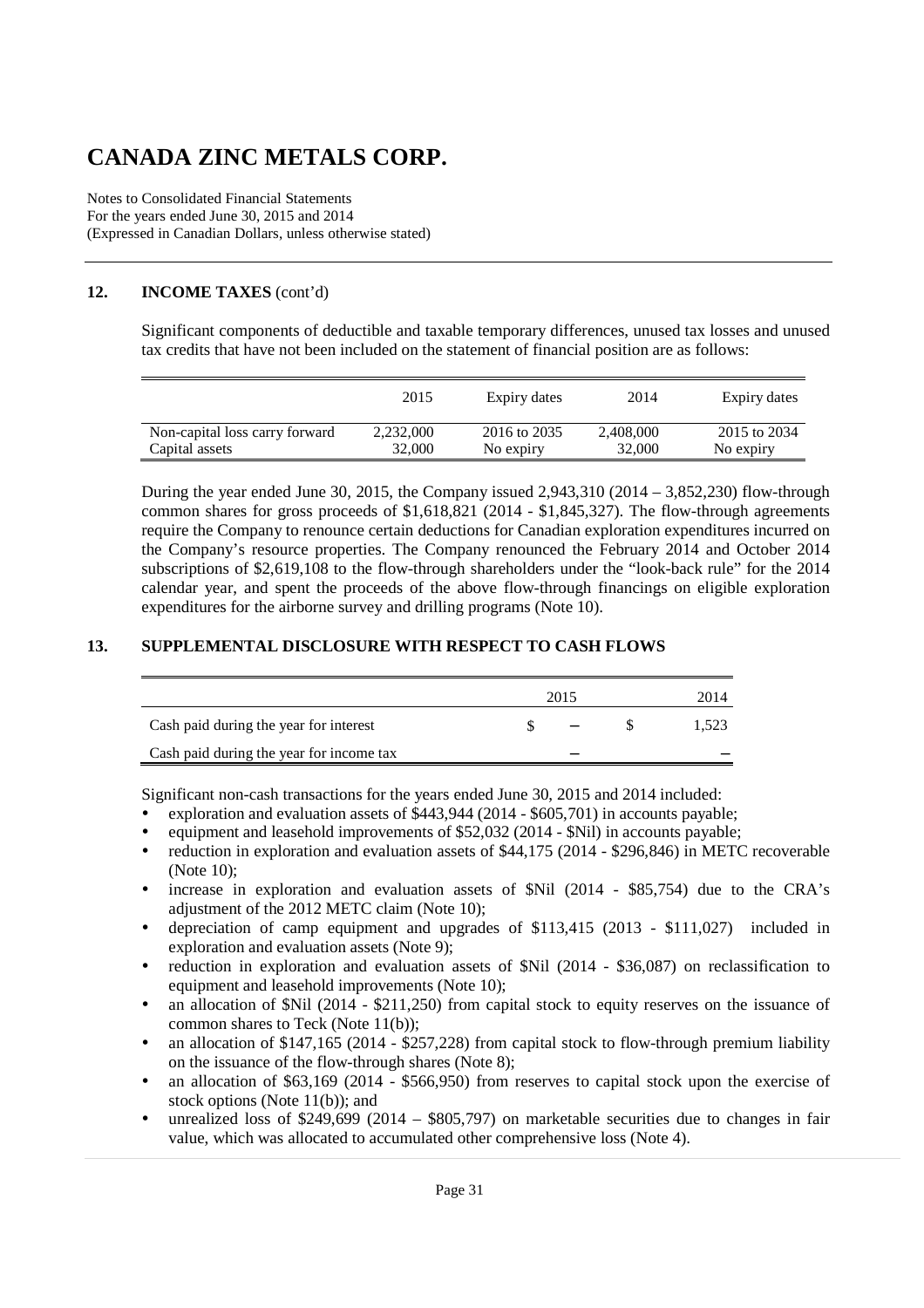Notes to Consolidated Financial Statements For the years ended June 30, 2015 and 2014 (Expressed in Canadian Dollars, unless otherwise stated)

### **14. RELATED PARTY TRANSACTIONS**

Key management personnel includes persons having the authority and responsibility for planning, directing, and controlling the activities of the Company as a whole. Key management personnel comprise of the directors of the Company, executive and non-executive, and Vice President of Exploration.

The remuneration of the key management personnel during the years ended June 30, 2015 and 2014 were as follows:

|                                         | 2015            | 2014          |
|-----------------------------------------|-----------------|---------------|
| Bonuses (iii)                           | \$<br>52,184    | \$<br>50,907  |
| Consulting fees (iv)                    | 15,000          | 15,000        |
| Directors fees (ii)                     | 50,000          | 50,000        |
| Exploration and evaluation expenditures |                 |               |
| (geological consulting) (v)             | 147,504         | 140,016       |
| Management fees (i)                     | 354,000         | 304,000       |
| Other employment benefits (vii)         | 26,018          | 14,970        |
| Share-based compensation (vi)           | 479,994         | 369,038       |
| Total                                   | \$<br>1,124,700 | \$<br>943.931 |

- (i) On May 1, 2007, the Company entered into a management and administrative agreement with Varshney Capital Corp. ("VCC"), a company with two common directors, whereby the Company agreed to pay management and administrative fees of \$12,500 and \$5,000 per month, respectively. The agreement was amended effective July 1, 2011 and May 1, 2014 to increase the monthly management fee to \$24,500 and \$29,500, respectively. During the year ended June 30, 2015, the Company paid or accrued \$354,000 (2014 – \$304,000) for management fees and \$60,000 (2014 – \$60,000) for administrative fees to VCC;
- (ii) the Company paid or accrued \$50,000 (2014 \$50,000) in directors' fees to five directors of the Company;
- (iii) the Company paid bonuses of \$52,184 (2014 \$50,907) to a company with common directors and officers;
- (iv) the Company paid or accrued \$15,000 (2014 \$15,000) for consulting fees to a company controlled by a director;
- (v) the Company paid or accrued exploration and evaluation costs of \$147,504 (2014 \$140,016) for geological consulting fees to a company owned by an officer of the Company of which \$107,878 (2014 - \$123,739) was capitalized as exploration and evaluation costs and \$39,626 (2014 - \$16,277) was expensed as consulting fees;
- (vi) share-based compensation is the fair value of options that have been granted to directors and executive officers and the related compensation expense recognized over the vesting periods; and
- (vii) other employment benefits included life insurance and health benefits for the CEO and health benefits for the CFO of the Company.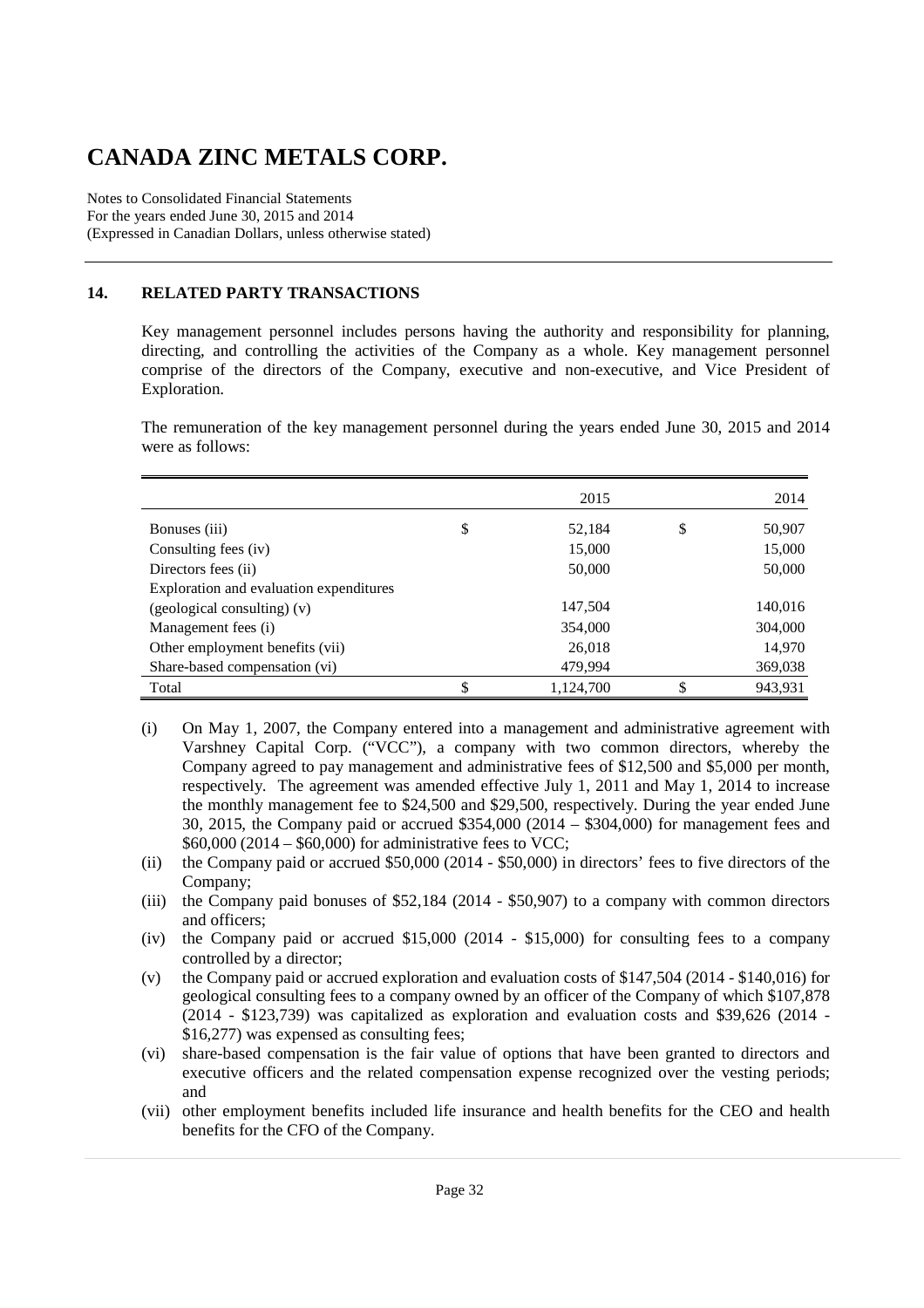Notes to Consolidated Financial Statements For the years ended June 30, 2015 and 2014 (Expressed in Canadian Dollars, unless otherwise stated)

## **15. CAPITAL MANAGEMENT**

The Company's objectives of capital management are intended to safeguard the entity's ability to support the Company's normal operating requirement on an ongoing basis, continue the development and exploration of its mineral properties, and support any expansionary plans. The Board of Directors does not establish quantitative return on capital criteria for management, but rather relies on the expertise of the Company's management to sustain future development of the business. The Company considers its capital to be equity.

The Company's operations are currently not generating positive cash flow; as such, the Company is dependent on external financing to fund its activities. In order to carry out potential expansion and to continue operations, and pay for administrative costs, the Company will spend its existing working capital, and raise additional amounts as needed. Companies in this stage typically rely upon equity and debt financing or joint venture partnerships to fund their operations. The current financial markets are very difficult and there is no certainty with respect to the Company's ability to raise capital. However, the Company feels that it has sufficient working capital to continue with planned activities.

Management reviews its capital management approach on an ongoing basis and believes that this approach, given the relative size of the Company, is reasonable.

The Company's overall strategy with respect to capital risk management remained unchanged during the year ended June 30, 2015. The Company is not subject to any externally imposed capital requirements.

### **16. FINANCIAL INSTRUMENTS AND RISK MANAGEMENT**

Fair value estimates of financial instruments are made at a specific point in time, based on relevant information about financial markets and specific financial instruments. As these estimates are subjective in nature, involving uncertainties and matters of significant judgment, they cannot be determined with precision. Changes in assumptions can significantly affect estimated fair values.

Cash, long-term investment, and marketable securities are carried at fair value using a level 1 fair value measurement. The carrying value of receivables, refundable deposit and trade payables and accrued liabilities approximate their fair value because of the short-term nature of these instruments.

#### *Credit Risk*

Credit risk is the risk that one party to a financial instrument will fail to discharge an obligation and cause the other party to incur a financial loss. The Company's primary exposure to credit risk is on its bank deposits of \$9,068,599 and a long-term investment in a GIC of \$1,000,000. This risk is managed by using major Canadian banks that are high credit quality financial institutions as determined by rating agencies.

The Company's secondary exposure to credit risk is on its receivables. This risk is minimal as receivables consist primarily of refundable government sales taxes and interest accrued on a GIC investment.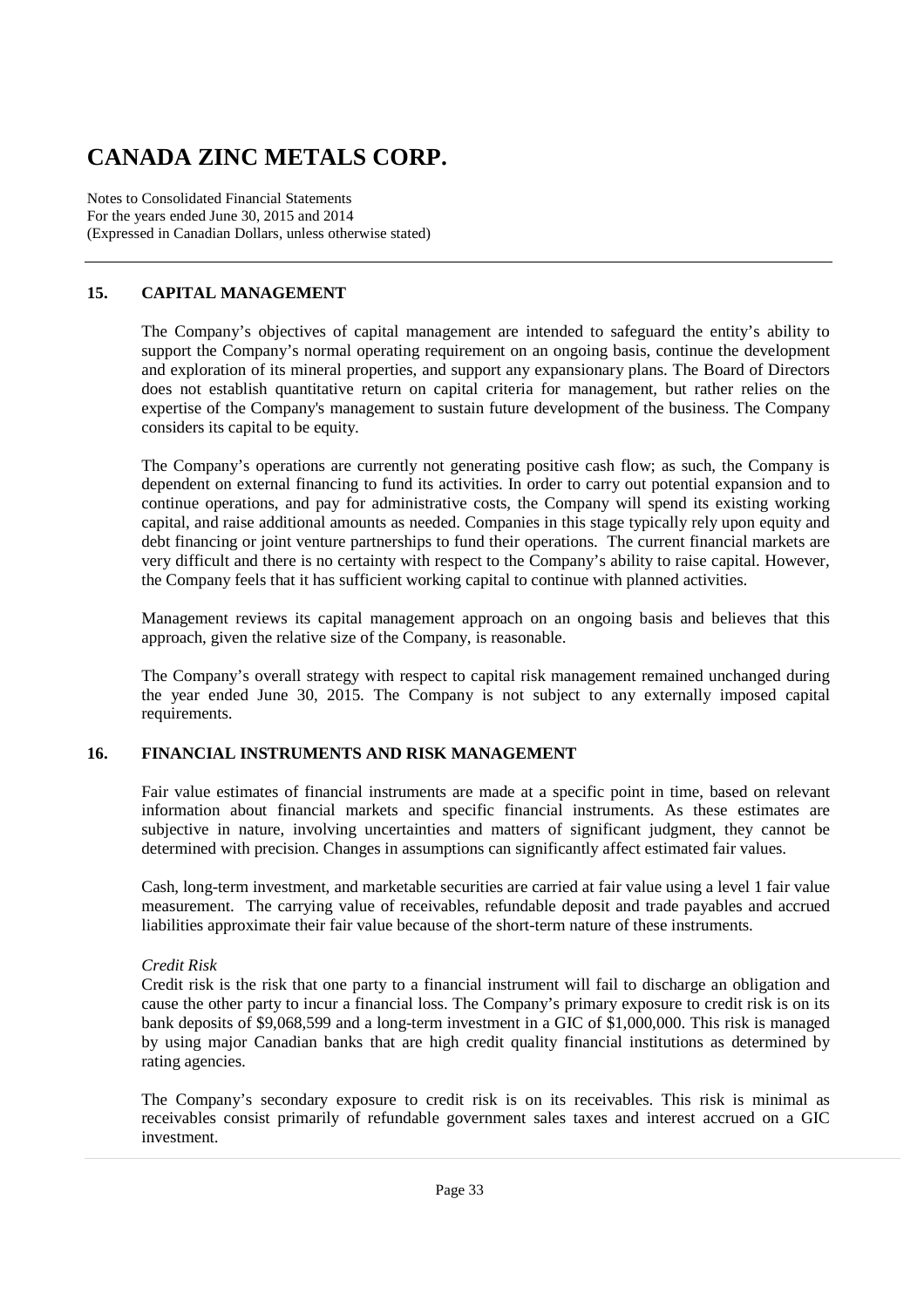Notes to Consolidated Financial Statements For the years ended June 30, 2015 and 2014 (Expressed in Canadian Dollars, unless otherwise stated)

### **16. FINANCIAL INSTRUMENTS AND RISK MANAGEMENT** (cont'd)

### *Liquidity Risk*

Liquidity risk arises through the excess of financial obligations over available financial assets due at any point in time. The Company's objective in managing liquidity risk is to maintain sufficient readily available reserves in order to meet its liquidity requirements at any point in time. The Company achieves this by maintaining sufficient cash and cash equivalents. As at June 30, 2015, the Company was holding cash deposits of \$9,068,599 to settle current cash liabilities of \$621,448. Management believes it has sufficient funds to meet its current obligations as they become due and to fund its exploration projects and administrative costs.

### *Market risk*

Market risk is the risk of loss that may arise from changes in market factors such as interest rates, foreign exchange rates, and commodity and equity prices. These fluctuations may be significant and the Company, as all other companies in its industry, has exposure to these risks.

### *a. Interest Rate Risk*

The Company is exposed to interest rate risk as its bank treasury account, other assets, and long-term investment earn interest income at variable rates. The effect of a 10% fluctuation in interest rates may result in an increase or decrease in net loss of \$13,603.

#### *b. Currency Risk*

The Company operates in Canada and is therefore not exposed to significant foreign exchange risk arising from transactions denominated in a foreign currency.

#### *c. Price risk*

The Company is exposed to price risk with respect to commodity and equity prices. Equity price risk is defined as the potential adverse impact on the Company's earnings due to movements in individual equity prices or general movements in the level of the stock market. Commodity price risk is defined as the potential adverse impact on earnings and economic value due to commodity price movements and volatilities. The Company closely monitors certain commodity prices, individual equity movements, and the stock market to determine the appropriate course of action to be taken by the Company.

The Company also maintains investments in certain marketable securities. There can be no assurance that the Company can exit these positions if required, resulting in proceeds approximating the carrying value of these securities.

### **17. SEGMENTED INFORMATION**

The Company has one reportable operating segment, being the acquisition and exploration of resource properties in Canada. All of the Company's assets are located in Canada.